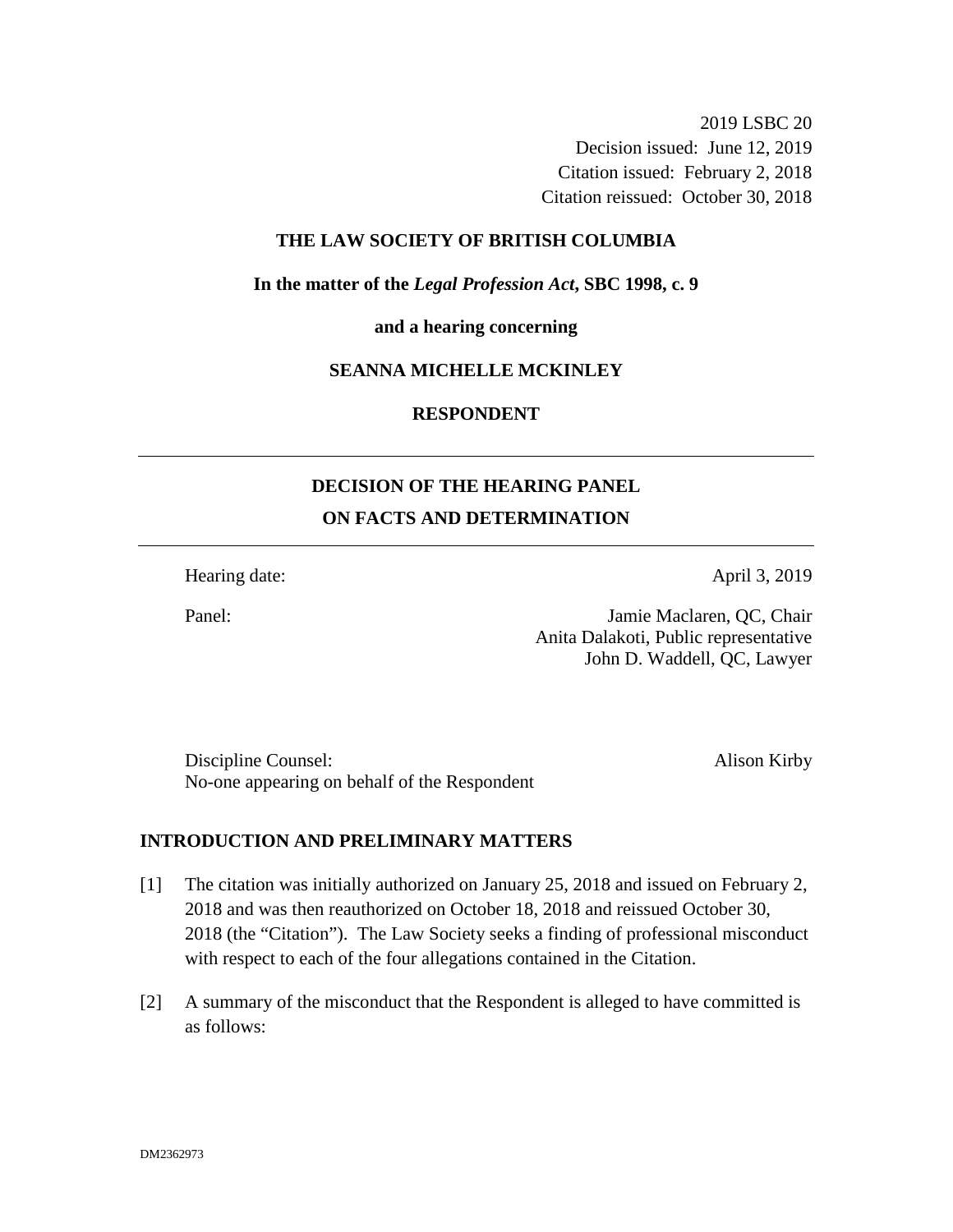- (a) misappropriating \$49,000 of the \$98,000 received in trust from Client DM by way of 41 trust withdrawals when the Respondent had no entitlement to the funds (allegation 1(a));
- (b) knowingly engaging in conduct contrary to a court order by withdrawing \$49,000 received in trust from Client DM when the Respondent knew that a court order restrained and enjoined her client from disposing of, encumbering, assigning, or in any similar manner dealing with those funds (allegation 1(b));
- (c) breaching an undertaking given to opposing counsel to hold \$49,000 in a separate interest bearing trust account pending agreement or court order by failing to promptly transfer the funds into an interest-bearing trust account (allegation 1(c));
- (d) misrepresenting to opposing counsel the circumstances surrounding the Respondent's receipt and handling of the \$98,000 of trust funds received from Client DM (allegation 1(d));
- (e) breaching an undertaking or failing to honour a trust commitment given to opposing counsel to transfer the balance of the \$49,000 in trust funds received from Client DM into the same interest-bearing account as the first \$49,000, by withdrawing the balance of those funds (allegation  $1(e)$ ;
- (f) misrepresenting to Client DM's new counsel that the Respondent held and would continue to hold \$98,000 in trust funds on behalf of Client DM when she knew the representations were not true as she had already misappropriated or improperly withdrawn \$49,000 (allegation 1(f));
- (g) attempting to mislead the Law Society or improperly obstruct or delay the investigation by providing false or misleading information surrounding her receipt and handling of the trust funds received on behalf of Client DM including providing a redacted client ledger with respect to Client DM (allegation  $1(g)$ );
- (h) misappropriating a total of \$334,593.77 from her pooled trust account by withdrawing funds on 528 occasions in round dollar amounts when her records were not current and without regard to the client to whom they belonged or whether she had billed or rendered sufficient or any legal services to those clients (allegation 2);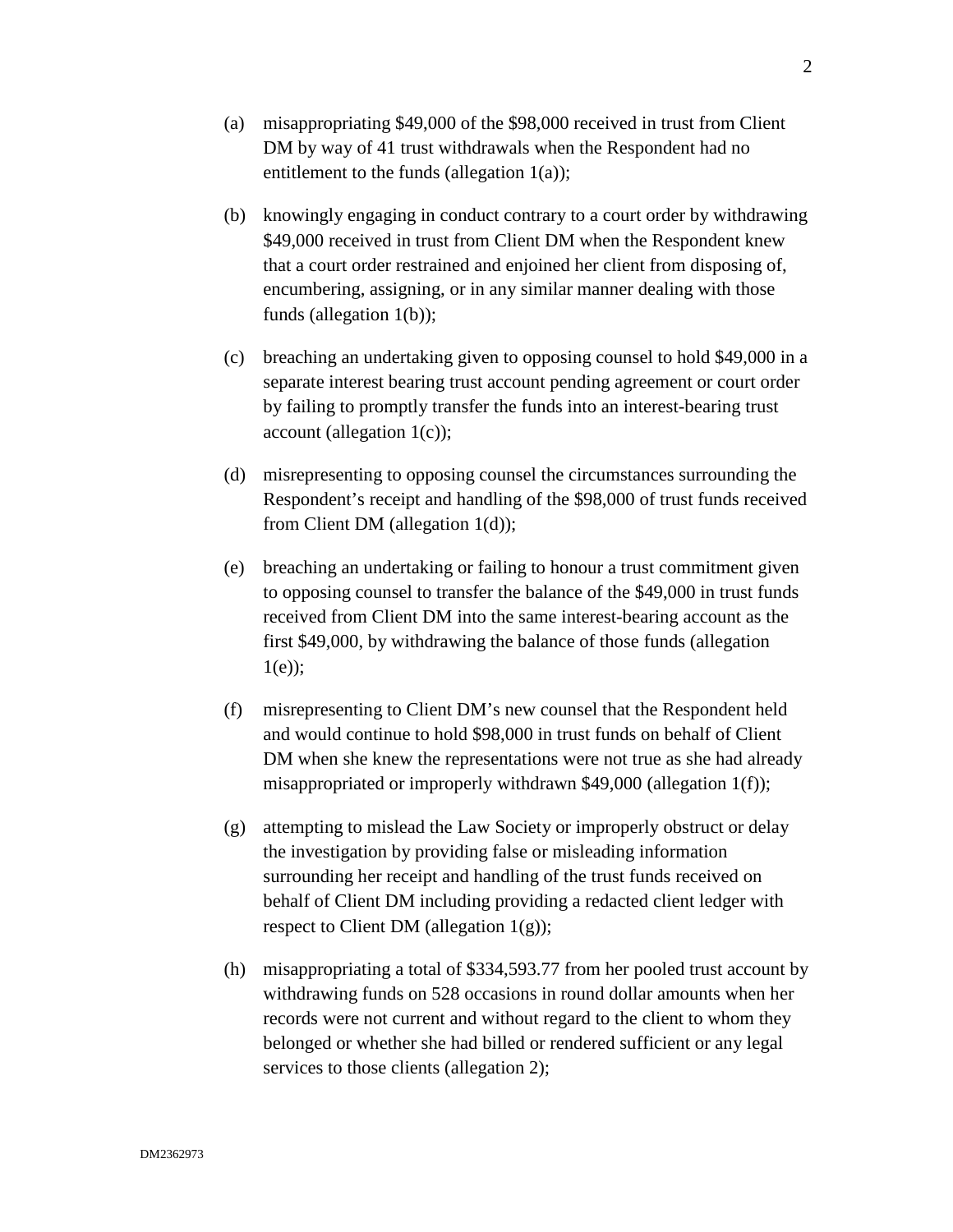- (i) attempting to mislead the Law Society or improperly obstruct the compliance audit by: (allegation 3)
	- (i) preparing 528 backdated bills and 447 backdated cover letters;
	- (ii) creating 480 backdated electronic transfer forms;
	- (iii) representing that she did not operate her own trust account when she knew the statement was untrue; and [misstatement about not having separate accounting system from firm]
	- (iv) representing that she always billed clients prior to making the withdrawals when she knew that statement was untrue;
- (j) failing to comply with various accounting obligations under Part 3 Division 7 of the Law Society Rules including: (allegation 4)
	- (i) making 459 improper withdrawals totaling \$288,986.86 by way of touch tone transfers;
	- (ii) making 70 improper withdrawals totaling \$99,444.51 by way of internet transfers;
	- (iii) failing to maintain proper client ledgers for over one and a half years including keeping two sets of client ledgers;
	- (iv) failing to record trust transactions for one and a half years;
	- (v) failing to perform 31 monthly trust reconciliations for periods ranging up to 920 days; and
	- (vi) failing to disclose the existence of her CIBC trust account on her 2013 and 2014 trust reports.

### **Service of citation**

- [3] Before offering any evidence on the allegations, the Law Society sought a determination by the Hearing Panel that the Citation was served in accordance with Rule 4-19 [*Notice of Citation*] of the Law Society Rules ("the Rules").
- [4] The Citation in this matter was originally authorized on January 25, 2018. The Respondent did not participate in the disciplinary process nor did she provide updated contact information to the Law Society. As a result, the Law Society obtained an order for substituted service in March 2018. The hearing of the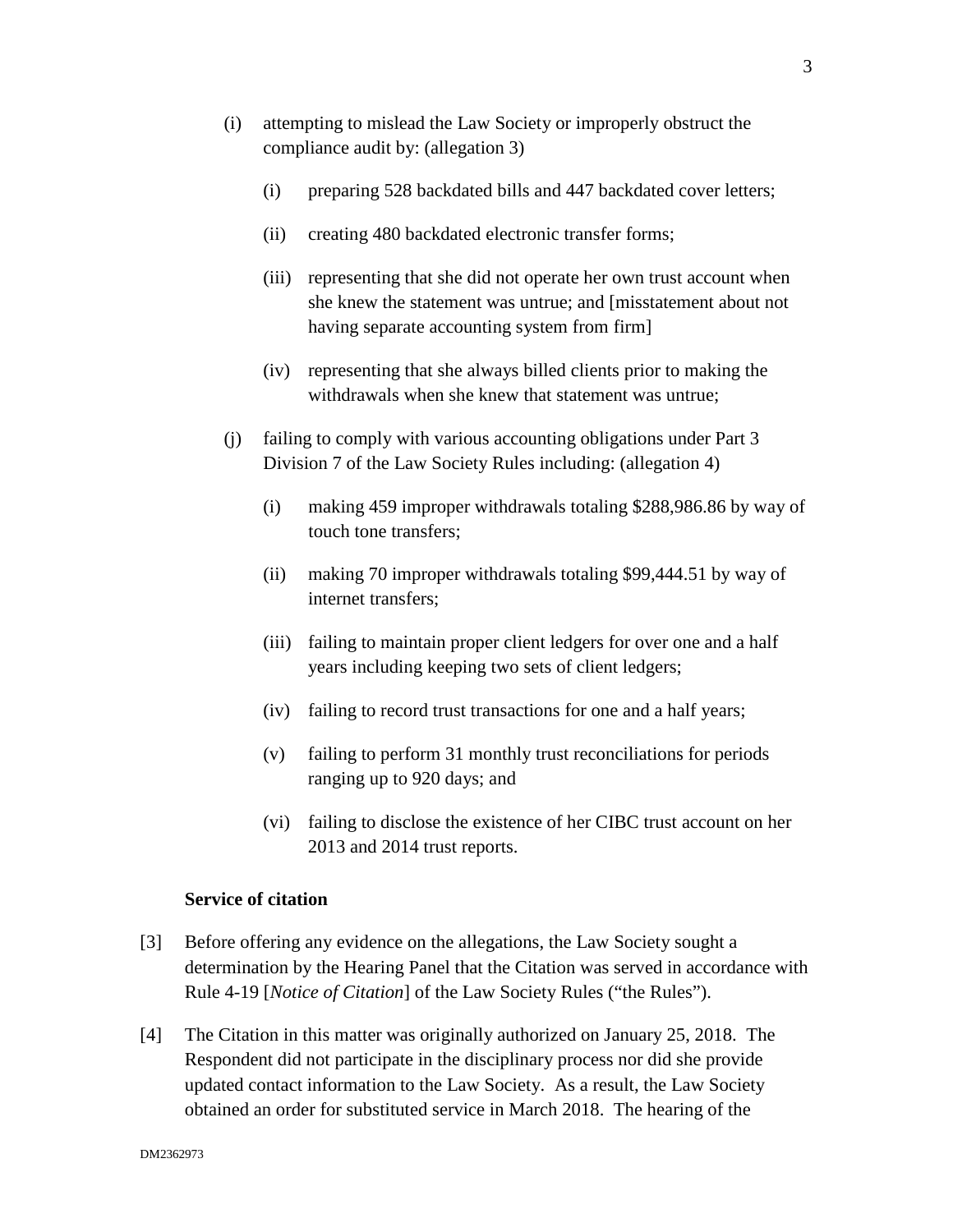original citation was cancelled as the original citation was not served on the Respondent within 45 days of authorization as required by Rule 4-19.

- [5] The Citation was reauthorized on October 18, 2018 and a new Order for Substituted Service was obtained on November 16, 2018.
- [6] On November 20, 2018, the Respondent was served with copies of the Citation and a new Order for Substituted Service by posting the documents on her member's portal and sending letters to the Respondent notifying her that the document had been posted in accordance with the Order of Substituted Service.
- [7] Based on these circumstances the Hearing Panel was satisfied that the Citation had been served on the Respondent in accordance with Rule 4-19(2) and issued an order to that effect.

#### **Proceeding in the absence of the Respondent**

- [8] The Respondent did not attend the hearing, either in person or by legal counsel, and did not file any responding material with respect to this hearing.
- [9] Section 42(2) of the *Legal Profession Act* (the "*Act*") permits a hearing panel to proceed in the absence of a respondent if the panel is satisfied that the respondent has been served with the notice of the hearing.
- [10] In applying section 42(2) of the *Act*, hearing panels have considered the following factors:
	- (a) whether the respondent has been provided with notice of the hearing date;
	- (b) whether the respondent has been cautioned that the hearing may proceed in her absence;
	- (c) whether the panel adjourned for 15 minutes in case the respondent was merely delayed;
	- (d) whether the respondent has provided any explanation for her nonattendance;
	- (e) whether the respondent is a former member of the Law Society; and
	- (f) whether the respondent has admitted the underlying misconduct.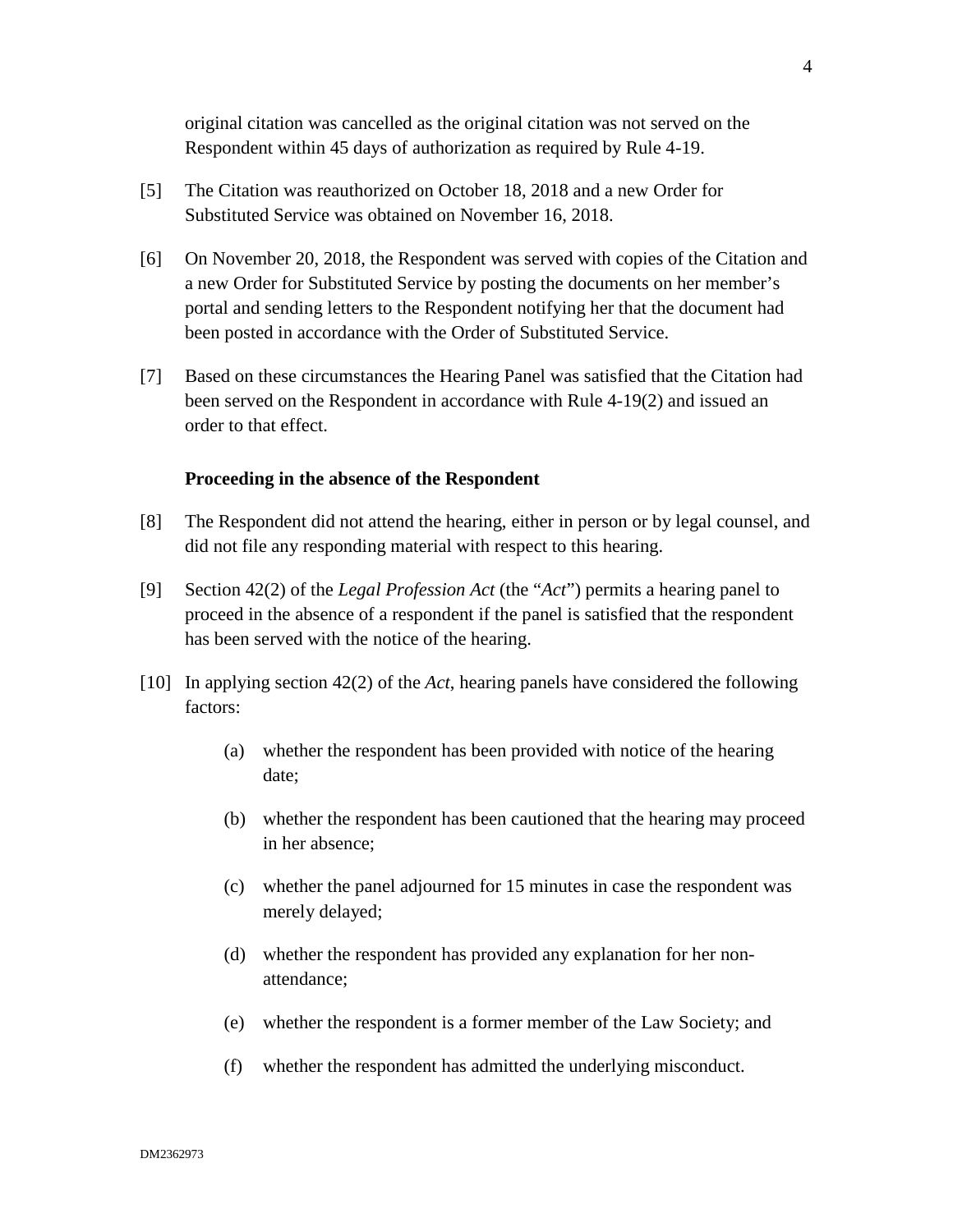# **Whether the respondent has been provided with notice of the hearing date**

- [11] In this case, the Respondent was provided with notice of an application by the Law Society to the President to set the date, time, and place for the hearing of the citation. The application requested that the President's Designate set the hearing date for April 3, 2019.
- [12] A copy of the Order dated January 16, 2019, setting the date, time, and place of the hearing (the "Order") was served on the Respondent on January 17, 2019, by posting the document on her member's portal and sending a copy of the Order to the Respondent by regular mail.
- [13] On March 14, 2019 and on March 21, 2019, the Respondent was mailed reminder letters identifying the date, time, and place of the hearing.
- [14] Based on these circumstances and events, the Hearing Panel was satisfied that the Respondent had been provided with notice of the time, place and date of the hearing.

# **Whether the Respondent has been cautioned**

[15] The Respondent had been cautioned by counsel for the Law Society that the hearing may proceed in her absence. The cautions are set out in the Citation and in letters dated January 15, 2019, March 14, 2019 and March 21, 2019.

# **Adjourned for 15 minutes in case the Respondent is merely delayed**

[16] The Hearing Panel adjourned commencement of the hearing for 15 minutes to ensure that the Respondent had not been unavoidably delayed.

# **Whether the Respondent has provided any explanation for her nonattendance**

[17] Discipline counsel advised the Hearing Panel that the Respondent had not communicated with the Law Society with respect to this Citation. The Respondent did not apply for or request an adjournment of the hearing nor had she provided any explanation for her absence.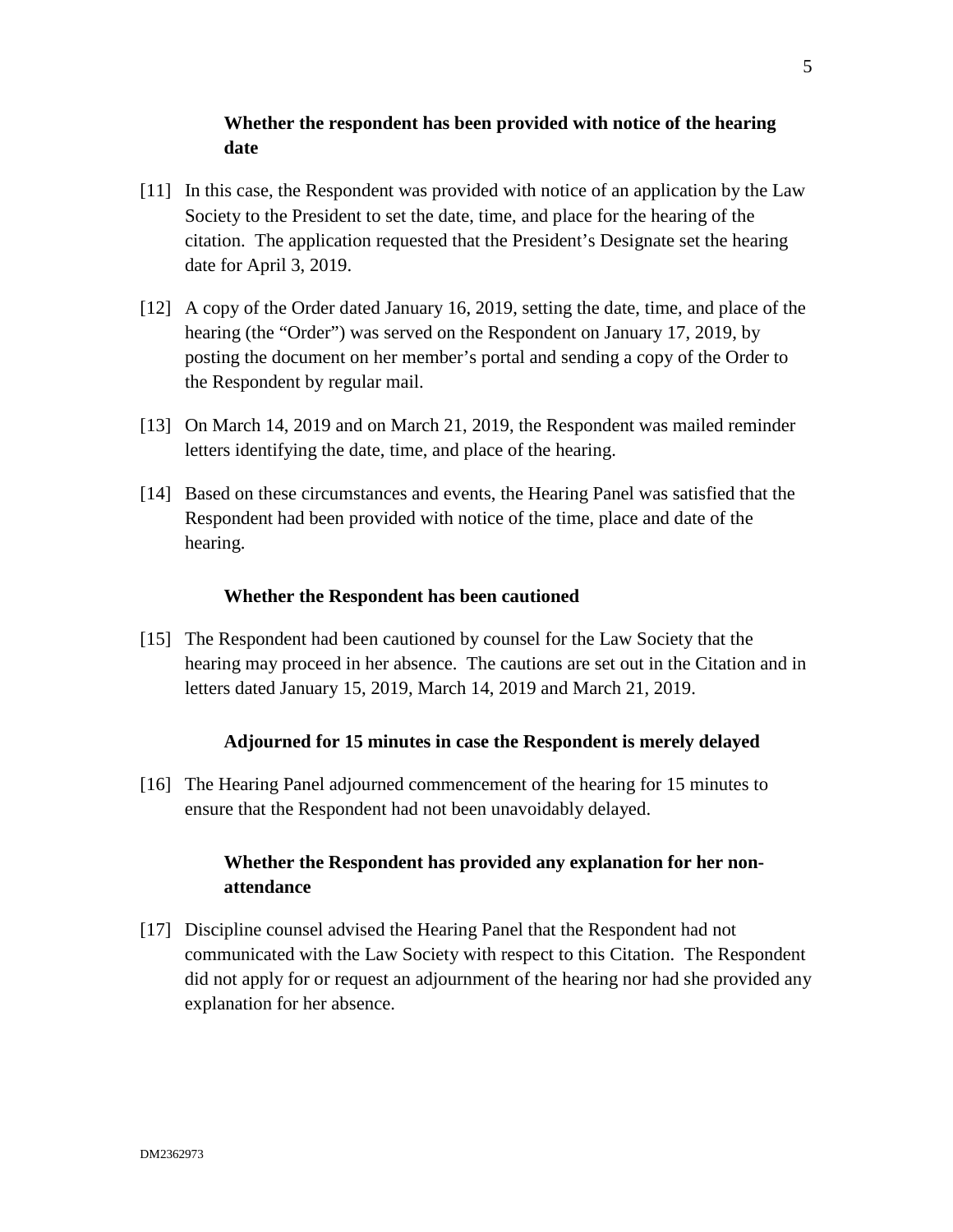### **Whether the Respondent is a former member of the Law Society**

[18] The Hearing Panel was advised by counsel for the Law Society that the Respondent was administratively suspended on April 11, 2016. Her suspension continued until she became a former member of the Law Society on January 1, 2017.

## **Whether the Respondent has admitted the underlying misconduct**

- [19] Based on the circumstances referred to above, the Hearing Panel found that the Respondent is deemed, for the purposes of the hearing, to have admitted the underlying misconduct by virtue of Rule 4-28(7) of the Rules.
- [20] Having regard to all the circumstances, the Panel proceeded with the hearing of the Citation, despite the Respondent's absence.

# **NOTICE TO ADMIT**

- [21] Discipline counsel advised the Hearing Panel that, on December 13, 2018, the Respondent was served with a 27-page Notice to Admit document, together with 32 attachments, in accordance with the Order for Substituted Service. The Notice to Admit was admitted as Exhibit 4 at the outset of the hearing and clearly states in bold on the front page that the Respondent was requested to admit the truth of the facts and the authenticity of the documents listed in the notice.
- [22] Further, the letters sent to the Respondent informing her that the Notice to Admit had been posted on her member's portal cautioned her that, if she did not respond within the time frame established by Rule 4-28, she would be deemed to have admitted the truth of the facts and the authenticity of the documents listed in the Notice to Admit. The Respondent did not respond to the Notice to Admit in accordance with Rule 4-28(4) of the Rules within 21 days of service or at all.
- [23] Pursuant to Rule 4-28(7), the Hearing Panel found that the Respondent is deemed for the purposes of this Citation hearing, to admit the truth of the facts described in the Notice to Admit and the authenticity of the documents attached to the Notice to Admit.

# **ONUS AND STANDARD OF PROOF**

[24] The decision of the Supreme Court of Canada in *F.H. v. McDougall*, 2008 SCC 53, clarified the law with respect to the standard of proof in civil proceedings. It is now well established that *McDougall* applies to Law Society discipline proceedings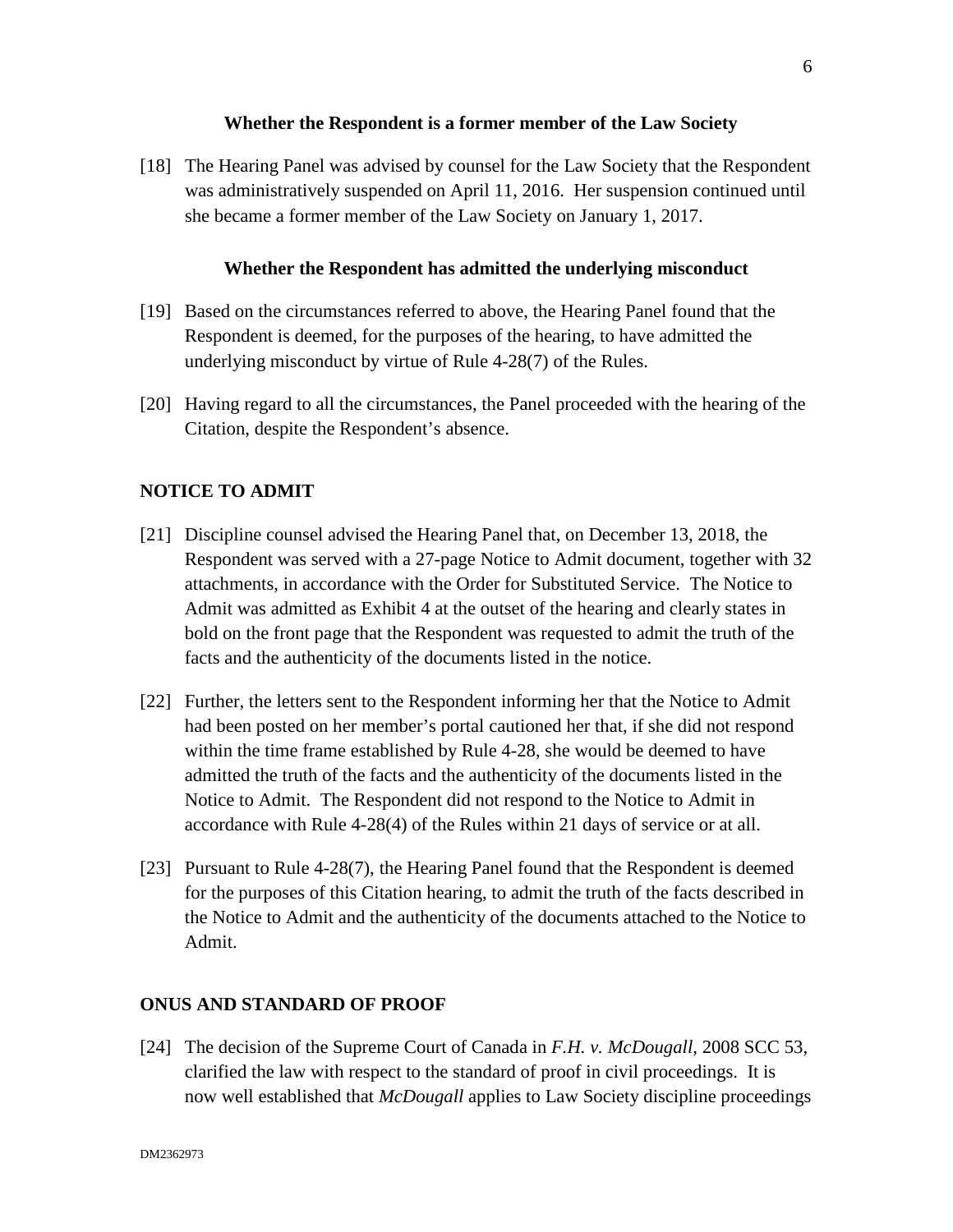and that the onus is on the Law Society to prove the allegations on the balance of probabilities: *Law Society of BC v. Tak,* 2009 LSBC 25 (para. 7).

#### **Submissions on section 38(4) adverse determination**

- [25] Section 38(4) of the *Act* sets out the four adverse determinations available to a hearing panel: professional misconduct, conduct unbecoming the profession, breach of the *Act* or Rules, and incompetent performance of duties undertaken in the capacity of a lawyer.
- [26] In this case, the Citation alleges that the misconduct constitutes either professional misconduct or a breach of the *Act* and Rules.
- [27] The differences between professional misconduct under section  $38(4)(b)(i)$  of the *Act* and breach of the *Act* or Rules under section 38(4)(b)(iii) are discussed below.

### **Test for professional misconduct**

- [28] Professional misconduct is not defined in the *Act*, the Rules or the *Code of Professional Conduct for British Columbia* ("*BC Code*"), but has been considered by hearing panels in several cases.
- [29] The leading case is *Law Society of BC v. Martin*, 2005 LSBC 16, in which the hearing panel concluded that the test is "whether the facts as made out disclose a marked departure from that conduct the Law Society expects of its members; if so, it is professional misconduct."
- [30] In *Martin,* the panel also commented at paragraph 154:

The real question to be determined is essentially whether the Respondent's behaviour displays culpability which is grounded in a fundamental degree of fault, that is whether it displays gross culpable neglect of his duties as a lawyer.

[31] The bencher review decision in *Re: Lawyer 12*, 2011 LSBC 35, is the leading pronouncement concerning the test for professional misconduct from a review panel. In the Facts and Determination decision of *Re: Lawyer 12,* 2011 LSBC 11, the single bencher hearing panel had reviewed prior decisions and held at paragraph 14 (in paragraph 7 of the review decision):

> In my view, the pith and substance of these various decisions displays a consistent application of a clear principle. The focus must be on the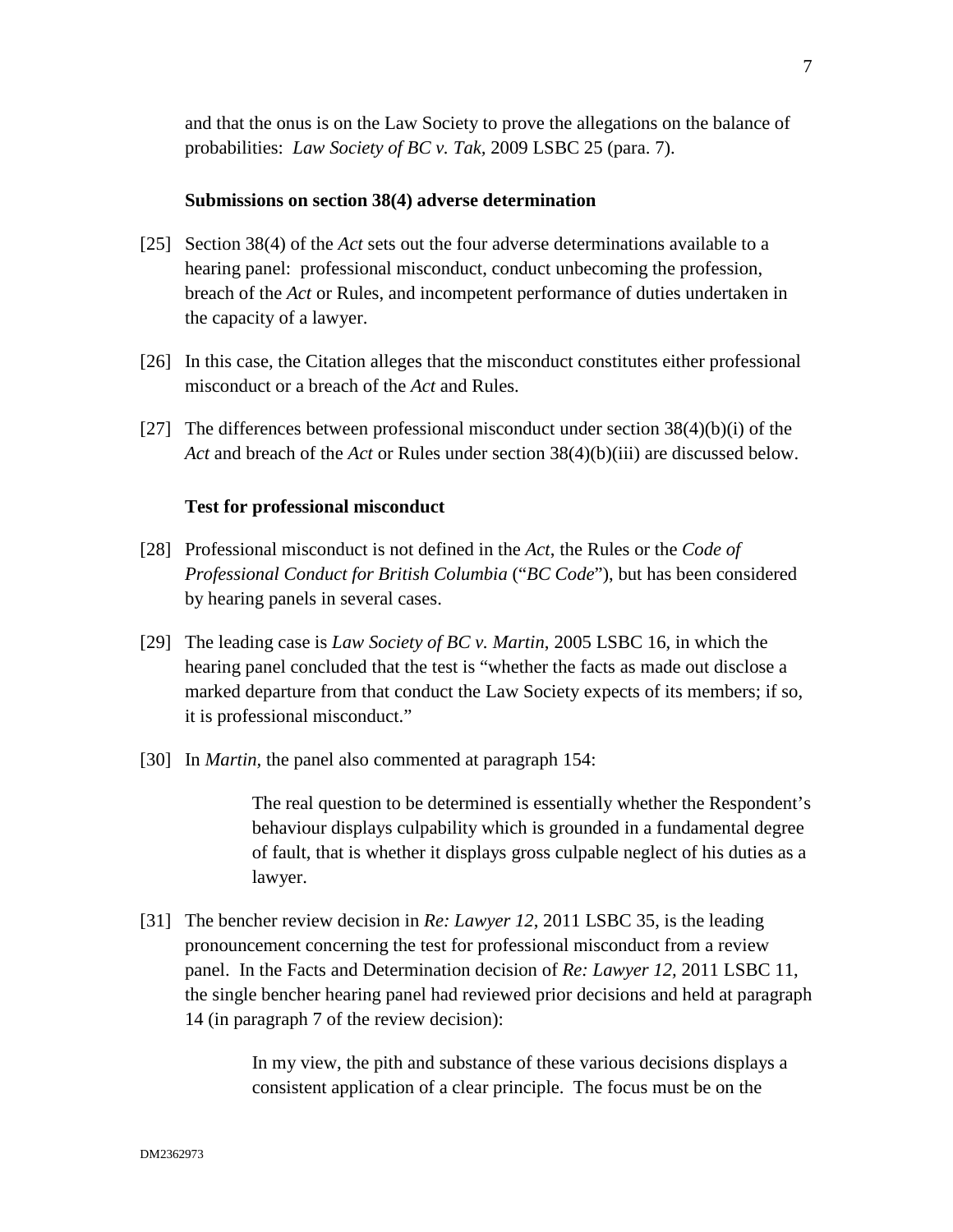circumstances of the Respondent's conduct and whether that conduct falls markedly below the standard expected of its members.

[32] Both the majority and the minority of the bencher review panel confirmed the marked departure test set out in *Martin* and adopted the above formulation of that test expressed by the single Bencher hearing panel in *Re: Lawyer 12.*

#### **Professional misconduct vs. breach of the Act or Rules**

- [33] In *Law Society of BC v. Lyons*, 2008 LSBC 09, the panel considered the difference between a finding of breach of the *Act* or Rules and a finding of professional misconduct and held:
	- [32] A breach of the Rules does not, in itself, constitute professional misconduct. A breach of the *Act* or the Rules that constitutes a "Rules breach", rather than professional misconduct, is one where the conduct, while not resulting in any loss to a client or done with any dishonest intent, is not an insignificant breach of the Rules and arises from the respondent paying little attention to the administrative side of practice (*Law Society of BC v. Smith*, 2004 LSBC 29).
	- …
	- [35] In determining whether a particular set of facts constitutes professional misconduct or, alternatively, a breach of the *Act* or the Rules, panels must give weight to a number of factors, including the gravity of the misconduct, its duration, the number of breaches, the presence or absence of *mala fides*, and the harm caused by the respondent's conduct.
- [34] To make findings of professional misconduct with respect to allegations in the Citation involving Law Society Rules, the panel should determine whether the facts, as made out, disclose a marked departure from that conduct the Law Society expects of lawyers, in reference to the factors articulated in *Lyons*.

# **REVIEW OF EVIDENCE AND ADVERSE DETERMNATIONS**

#### **Allegation 1 – Summary of facts and evidence**

[35] Allegation 1 of the Citation relates to the Respondent's misconduct in relation to her Client DM. It contains seven very serious sub-allegations of misconduct, any one of which could support a finding of professional misconduct.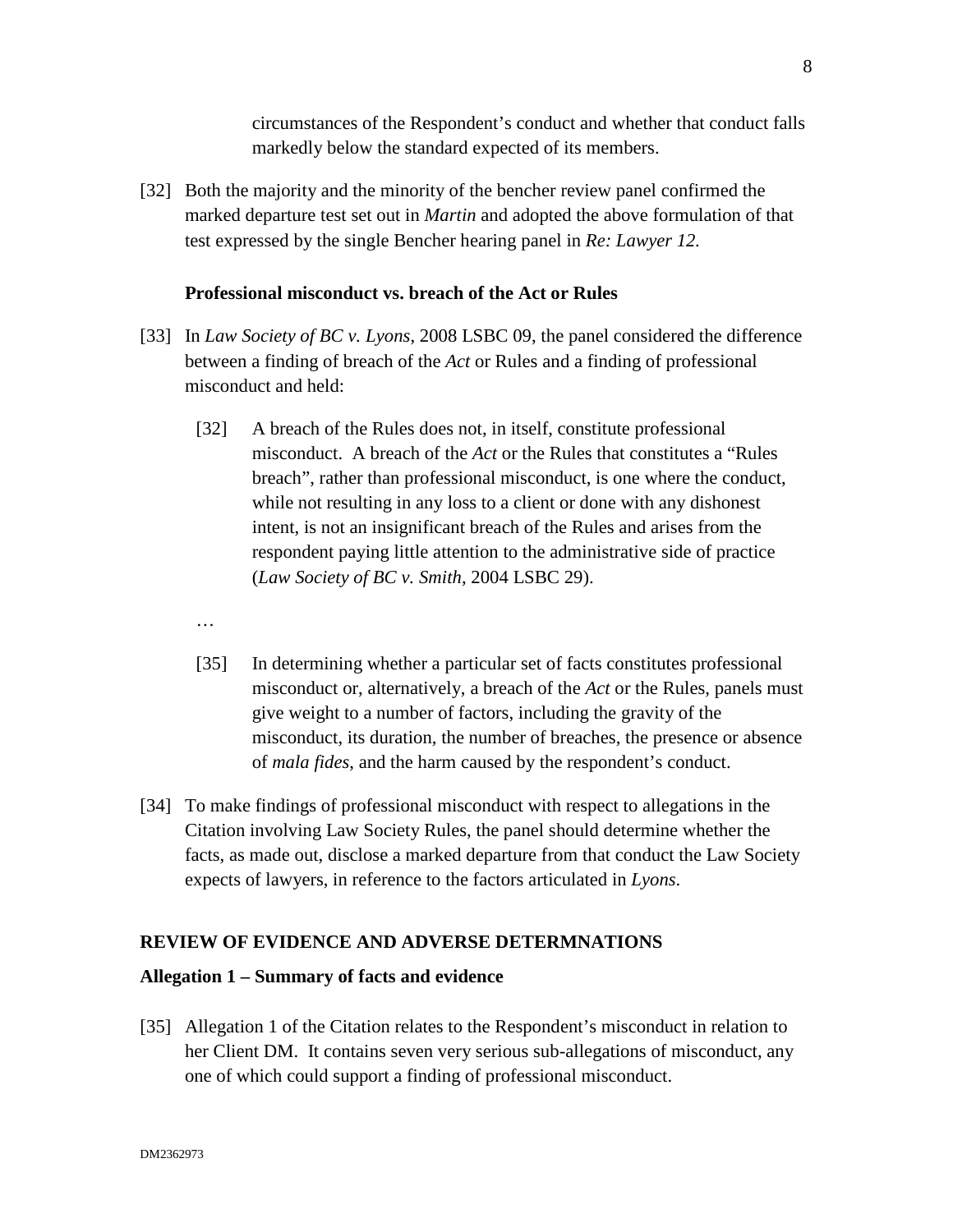- [36] The Respondent had been retained by Client DM to assist her in both a family law matter (separation from her husband) and an estate matter (Client DM was executor of the estate of the husband's aunt).
- [37] During the course of her retainer, the Respondent was given two cheques by Client DM, each in the amount of \$49,000. The Respondent knew at the time of receiving the cheques that the money was withdrawn from the estate funds to which both Client DM and the husband claimed an interest.
- [38] The Respondent endorsed the back of the cheques and deposited one of the cheques into her own undisclosed CIBC trust account and the other cheque into the firm's ("WWMK") Trust Account.
- [39] As set out in more detail below, the evidence establishes that the Respondent then improperly withdrew all of the \$49,000 deposited into her CIBC trust account by way of 41 trust withdrawals when she had no entitlement to the funds and when she knew that the trust funds were subject to a non-disposition order. She did so in breach of her undertakings to transfer and hold the funds (together with the \$49,000 in the WWMK Trust Account) in an interest-bearing trust account and while falsely representing to opposing counsel and her client's new counsel that she was continuing to hold the funds in that interest-bearing trust account. She then attempted to mislead the Law Society about her handling of the trust funds during the course of the investigation into her conduct.
- [40] The facts underlying allegation 1 are set out in more detail in paragraphs 59 to 135 of the Notice to Admit.

# **Allegation 1(a) - Misappropriation**

- [41] In this case, there is clear and overwhelming evidence that the Respondent made 41 unauthorized withdrawals from her trust account totalling \$49,000 for her own benefit and when she knew that she was not entitled to the funds.
- [42] At the same time as the Respondent was making the 41 improper withdrawals, she was billing and being fully paid by her client for her legal services through WWMK.
- [43] There is no evidence from the Respondent as to her reasons for making the 41 unauthorized withdrawals.
- [44] There is evidence that the Respondent told Client DM that she would keep the \$98,000 received from Client DM in trust until the estate litigation and family law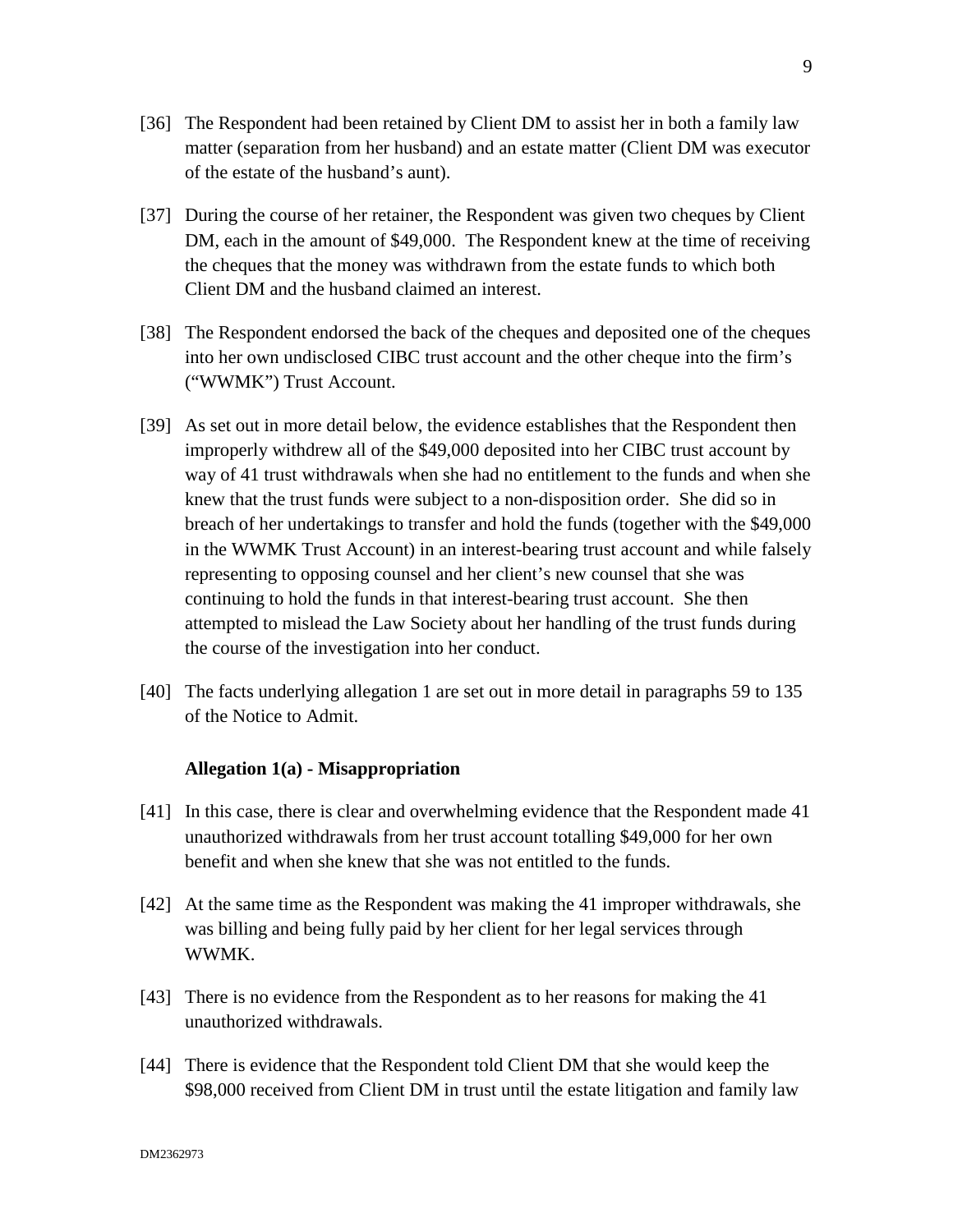matter were settled. There is no evidence that Client DM authorized the withdrawal of \$49,000 of the \$98,000 received.

[45] In *Law Society of BC v. Harder*, 2005 LSBC 48, the hearing panel adopted the following definition of misappropriation, quoting from an American case:

> A useful clarification of the meaning of misappropriation is found in an American authority, in the matter of *Charles W. Summers,* 114 NJ 209 @ 221 [SC 1989] where the Court stated "*Misappropriation is any unauthorized use by the lawyer of client's funds entrusted to him, including not only stealing, but also unauthorized temporary use for the lawyer's own purpose, whether or not he derives any personal gain or benefit therefrom" [...] as we stated in Re Noonan [..], knowing misappropriation consists simply of a lawyer taking a client's money entrusted to him, knowing that it is the client's money and knowing that the client has not authorized the taking"* [...] The lawyer's subjective intent to borrow or steal, the pressures on the lawyer leading him to take the money, the presence of the attorney's good character and fitness and absence of "dishonesty, venality, or immorality" are all irrelevant.

[emphasis added]

- [46] In *Harder*, the panel framed the misappropriation issue as whether or not the lawyer was aware of the nature and extent of his encroachment upon his client's funds. Although his doctor gave evidence, albeit largely unaccepted, that the lawyer's ability to formulate intent was compromised, the panel found that the lawyer knowingly took funds without authorization and that was sufficient to label the conduct as misappropriation.
- [47] The definition of misappropriation was more recently summarized in *Law Society of BC v. Gellert,* 2013 LSBC 22, where the hearing panel said at para. 71:

Misappropriation of a client's trust funds occurs where the lawyer takes those funds for a purpose unauthorized by the client, whether knowingly or through negligence or incompetence so gross as to prove a sufficient element of wrongdoing. As this definition indicates, there must be a mental element of wrongdoing or fault, yet this mental element need not rise to the level of dishonesty as that term is used in the criminal law. See *Law Society of BC v. Ali*, 2007 LSBC 18, paras. 79-80, 105; *Harder*, para. 56.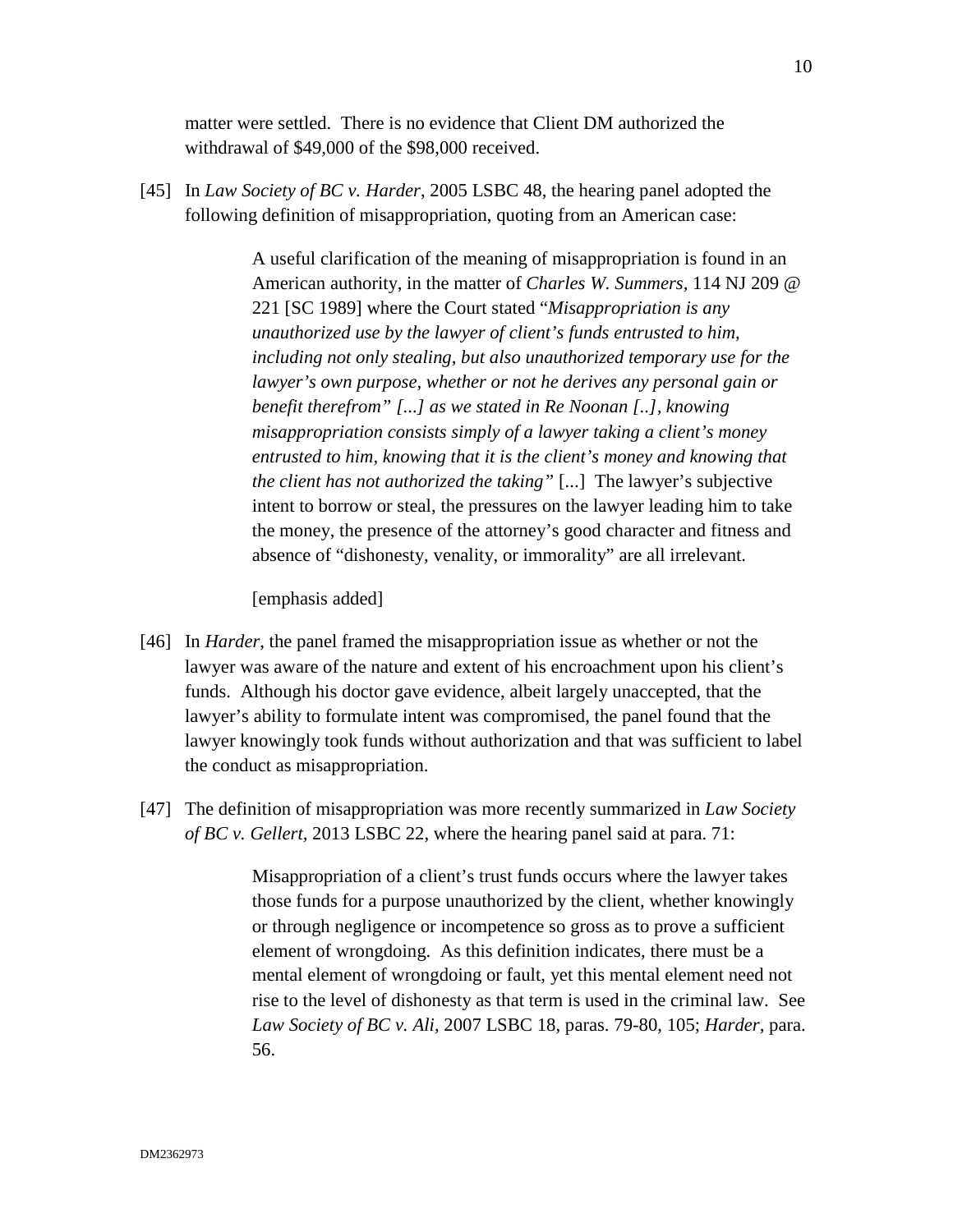- [48] Misappropriation of trust funds is among the clearest of marked departures from conduct the Law Society expects of lawyers and is thus professional misconduct.
- [49] As the hearing panel explained in *Law Society of BC v. Tak,* 2014 LSBC 57 at para. 35:

Misappropriation of client trust funds is perhaps the most egregious misconduct a lawyer can commit. Wrongly taking clients' money is the plainest form of betrayal of a client's trust and is a complete erosion of the trust required for a functional solicitor-client relationship. The public is entitled to expect that the severity of the consequences reflect the gravity of the wrong. In the absence of multiple, significant mitigating factors, public confidence in the profession and its ability to regulate itself would be severely compromised if anything short of disbarment is ordered for misappropriation of client funds.

# **Allegation 1(b) – Acting contrary to a court order**

- [50] In this case, there is clear evidence that the Respondent improperly withdrew \$49,000 of the \$98,000 held in trust on behalf of her client after having received a copy of a court order dated March 18, 2014 and after having undertaken to hold the funds pending agreement or court order respecting their disposition. The court order restrained Client DM from disposing of, encumbering, assigning, or in any similar manner dealing with the funds. The court order covered any assets in which the Client DM or her ex-husband had or may have had an interest.
- [51] The Respondent was aware at the time of receiving the \$98,000 from Client DM that the funds were estate funds to which both Client DM and the ex-husband were making a claim in the estate litigation and that those funds were subject to the nondisposition order. The Respondent acknowledged her obligation to hold the funds pursuant to the court order in correspondence with opposing counsel, but she nevertheless continued to withdraw the \$49,000 deposited to her CIBC trust account.
- [52] The Respondent's conduct in withdrawing \$49,000 in trust funds that she knew were subject to the court order was in blatant disregard to her client's obligation to comply with the court orders and her own obligation not to knowingly engage in conduct contrary to a court order.
- [53] Compliance with court orders is fundamental to the administration of justice and strikes to the heart of the rule of law. As stated by the BC Court of Appeal in *Larkin v. Glase,* 2009 BCCA 321 at para. 7: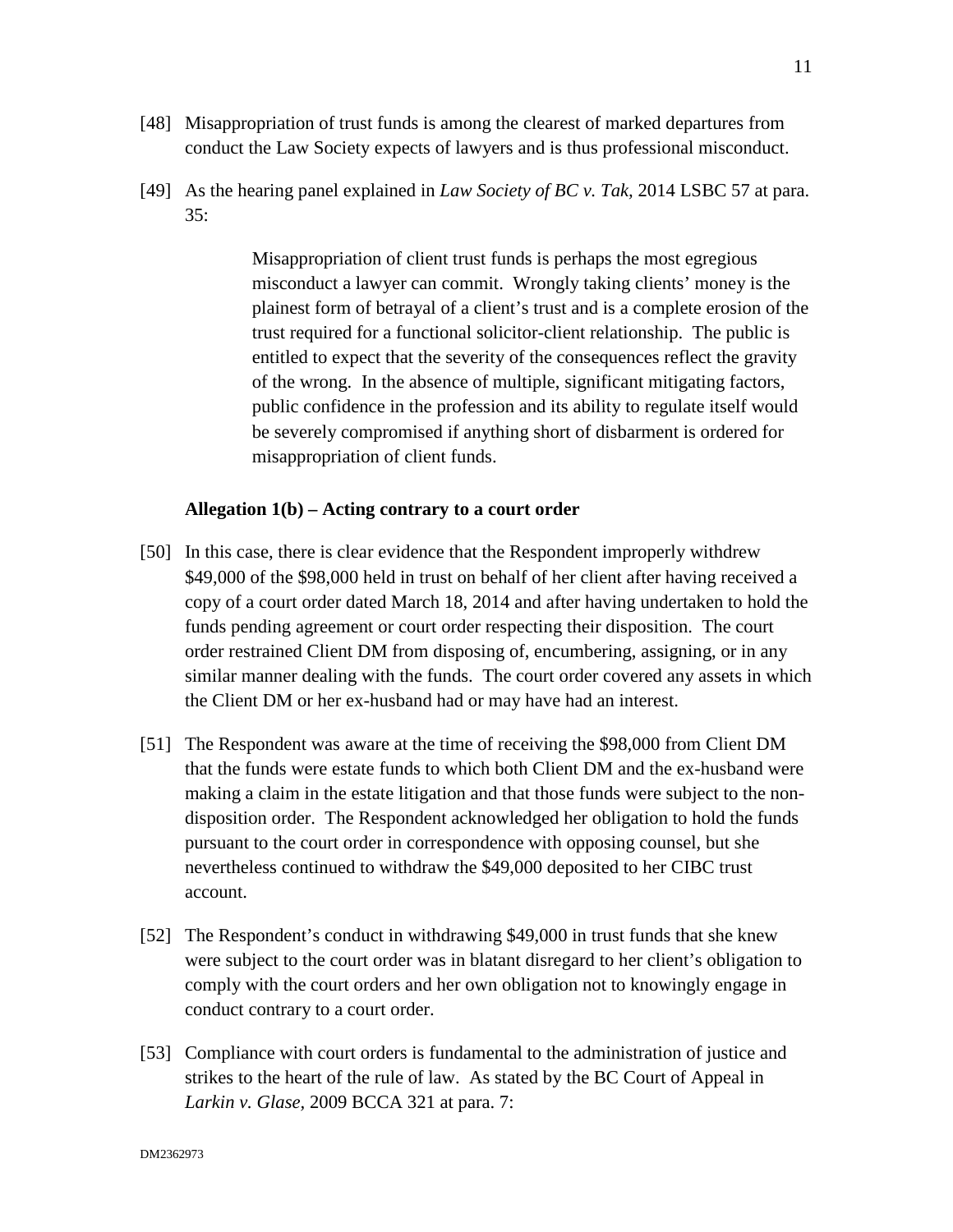12

A court order must be obeyed until and unless it is reversed. Refusal to obey court orders strikes at the heart of the rule of law, at the core of the organization of our society. If court orders can be disregarded with impunity, no one will be safe. Our free society cannot be sustained if citizens can decide individually what laws to obey and what laws to disregard. …

- [54] There are several provisions of the *BC Code* that underscore lawyers' obligation to comply with court orders and ensure that their actions do not facilitate the breach of a court order by a client. For example:
	- (a) Rule 2.1-1 (a) of the *BC Code* states:

A lawyer owes a duty to the state to maintain its integrity and its law. A lawyer should not aid, counsel or assist any person to act in any way contrary to the law.

(b) Rule 2.2-1 states:

A lawyer has a duty to carry on the practice of law and discharge all responsibilities to clients, tribunals, the public and other members of the profession honourably and with integrity.

- [55] The Respondent's obligation not to knowingly act contrary to a court order is directly related to one of the most important responsibilities that every lawyer assumes when he or she takes the oath on admission to the Bar, namely, the lawyer's obligation to the state to maintain its integrity and its laws (see *Law Society of BC v. Berge*, 2007 LSBC 07 at paras. 34-35).
- [56] In *Law Society of BC v. Scholz*, 2009 LSBC 33, the review board quoted with approval the following statement made by the hearing panel on the importance of complying with court orders (cited at para. 59):
	- [8] All citizens have a duty to observe Court Orders. This is particularly true for members of the Law Society, who are Officers of the Court and owe a duty to maintain the integrity of our legal system. Courts and Court Orders are at the core of our legal system.
- [57] In *Law Society of BC v. Barron*, [1997] LSDD No. 141, the lawyer held trust funds from the sale of a matrimonial home that were subject to an undertaking to opposing counsel and subject of a court order restraining the parties from disposing of the family assets. The lawyer withdrew the funds to pay his client and his fees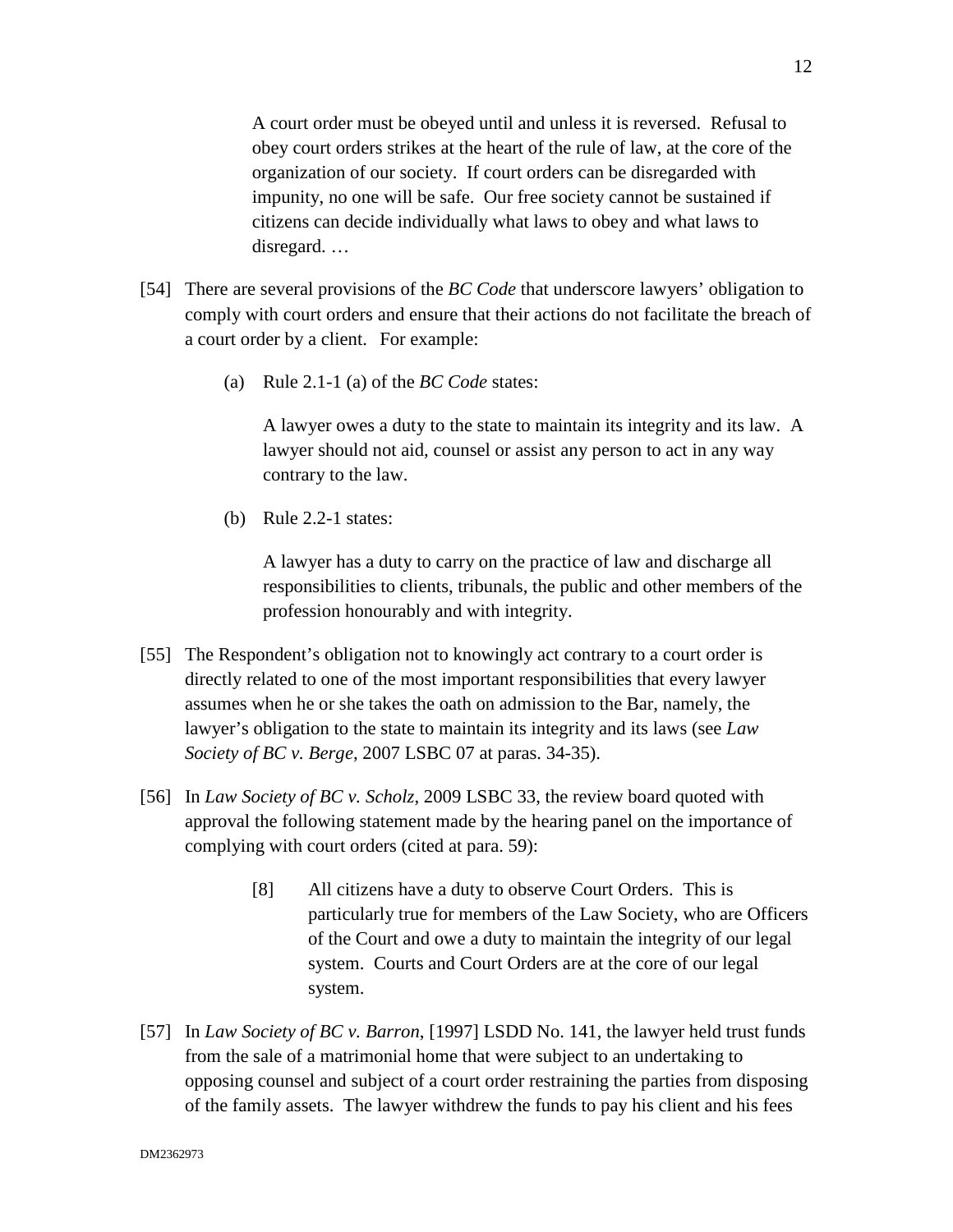on two separate occasions. The panel held that the respondent knowingly released funds to his client and paid his fee from the trust monies prior to the conclusion of an agreement or the obtaining of a court order in breach of an undertaking and the court order. The lawyer's conduct was found to constitute professional misconduct.

#### **Allegation 1(c) and 1(e) - Breach of undertaking**

- [58] There is also clear evidence that the Respondent failed to comply with: (a) an undertaking given on April 24, 2014 "to hold in a separate interest-bearing account the amount of \$49,000 pending agreement or Court Order respecting its disposition"; and (b) an undertaking or commitment given on April 30, 2014 that she would ensure that the balance of the trust funds held in connection with the second \$49,000.00 would be "transferred into the same interest-bearing account as the first cheque on the family file" and that the funds would "not be drawn on" until it was decided that the funds are the rightful property of Client DM.
- [59] The Respondent did not transfer the \$49,000 (which had been deposited into the WWMK Trust Account) into a separate interest-bearing trust account until September 16, 2014, five months after giving her undertaking to do so.
- [60] As of April 30, 2014, the Respondent still held \$31,400 of the second \$49,000 in her CIBC trust account. She did not transfer this balance into the WWMK Trust Account with the first \$49,000 as she had stated she would do. Instead, between May 3, 2014 and June 30, 2014, the Respondent withdrew the \$31,400 for her own benefit.
- [61] The Hearing Panel accepts the Law Society's contention that it is an aggravating factor that the Respondent made the improper withdrawals at the same time as she was corresponding with opposing counsel about the transfer and holding of the trust funds in a separate interest-bearing trust account.
- [62] The fundamental importance of undertakings to the profession is well-established. The Court of Appeal commented on this importance in *Law Society of BC v. Heringa*, 2004 BCCA 97, in which it cited with approval the following comments made by the Law Society Hearing Panel (cited at para. 10):

Undertakings are not a matter of convenience to be fulfilled when the time or circumstances suit the person providing the undertaking; on the contrary, undertakings are the most solemn of promises provided by one lawyer to another and must be accorded the most urgent and diligent attention possible in all of the circumstances.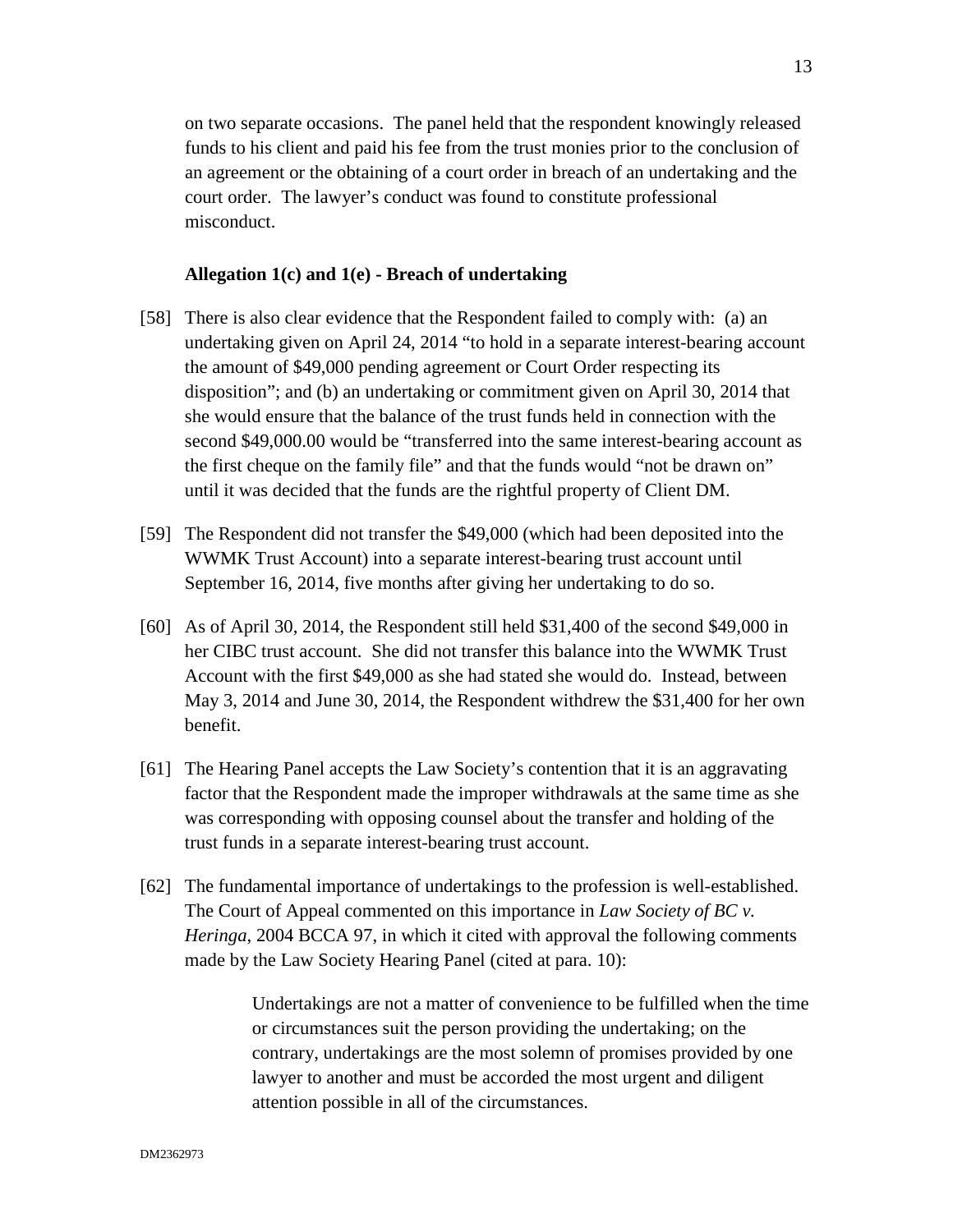The trust and confidence vested in lawyer's undertakings will be eroded in circumstances where a cavalier approach to the fulfillment of undertaking obligations is permitted to endure. *Reliance on undertakings is fundamental to the practice of law and it follows that serious and diligent efforts to meet all undertakings will be an essential ingredient in maintaining the public credibility and trust in lawyers.*

#### [emphasis added]

[63] Similarly, in *Hammond v. Law Society of British Columbia*, 2004 BCCA 560, the Court made an equally strong statement on the importance of undertakings to the profession at paras. 55 and 56:

> The heading of Chapter 11 [of the *Professional Conduct Handbook*] might suggest that the Law Society is concerned only with undertakings given by one lawyer to another and not with undertakings given by lawyers to members of the public. Neither counsel suggested that such a restrictive interpretation was warranted. This is not surprising *given the paramount responsibility of the Law Society to the public (s. 3 of the Act) and the primary importance which the Law Society and its members attribute to lawyers' undertakings*. These undertakings are regarded as solemn, if not sacred, promises made by lawyers, not only to one another, but also to members of the public with whom they communicate in the context of legal matters. These undertakings are integral to the practice of law and play a particularly important role in the area of real estate transactions as a means of expediting and simplifying those transactions.

When a lawyer's undertaking is breached, it reflects not only on the integrity of that member, but also on the integrity of the profession as a whole. For that reason, the importance of undertakings is also stressed by the Canadian Bar Association in its *Code of Professional Conduct* (Ottawa: C.B.A., 1996) at Chapter 16.

#### [emphasis added]

[64] Likewise, in *United Mining & Finance Corp. Ltd. V. Becher*, [1910] 2 KB 296, the court wrote:

> … those undertakings are given in their capacity as solicitors, and money is entrusted them under those undertakings largely because they are solicitors and are deemed therefore, and found to be, especially worthy of trust.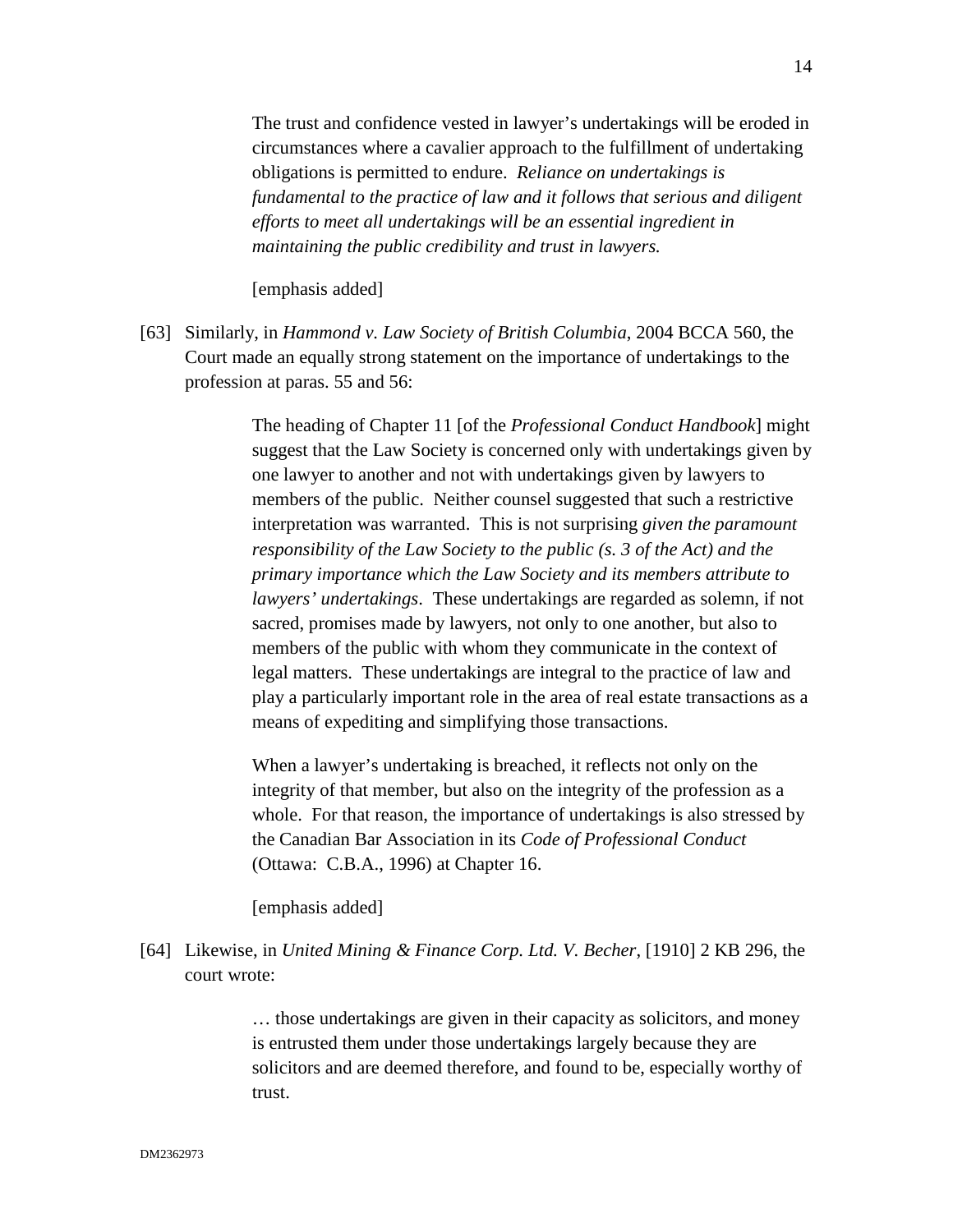(as quoted in *Law Society of BC v. McRoberts*, 2010 LSBC 17, at para. 10)

- [65] It is within this context the exacting and well-established legal culture regarding undertakings – that the Respondent's misconduct should be considered.
- [66] Rule 7.2-11 of the *BC Code* sets out the obligations of lawyers with respect to undertakings:
	- 7.2-11 A lawyer must
	- (a) not give an undertaking that cannot be fulfilled;
	- (b) fulfill every undertaking given; and
	- (c) honour every trust condition once accepted.
- [67] The review panel in *Law Society of BC v. Richardson,* 2009 LSBC 07, considered the question of what constitutes an undertaking and concluded, relying on *Witten v. Leung* (1988), 148 DLR (3d) 418 (Alta. QB); and *Carling Development Inc. v. Aurora River Tower Inc.*, 2005 ABCA 267, that an undertaking may be imposed through the imposition of trust conditions, and undertakings are not restricted to those voluntarily given. The review panel stated at para. 23:

In summary, the combined effect of the written ethical guidelines for lawyers together with the case law is that no distinction can or should be drawn between the effect of an imposed trust condition and a solicitor's undertaking; they are equivalent. …

- [68] The unequivocal expectation is that a lawyer will "fulfill every undertaking given" and "honour every trust condition once accepted." There is no exception or limitation in this expectation.
- [69] The importance of undertakings is further underscored by the requirement in rule 7.1-3(a.1) of the *BC Code* that lawyers report to the Law Society a breach of undertaking or trust condition that has not been consented to or waived.
- [70] It is worth noting that the only other two categories of conduct that a lawyer is required to report to the Law Society are shortage of trust funds and "other conduct that raises a substantial question as to the other lawyer's honesty or trustworthiness as a lawyer." The fundamental importance of fulfillment of undertakings is demonstrated by the inclusion of breaches with these other types of conduct.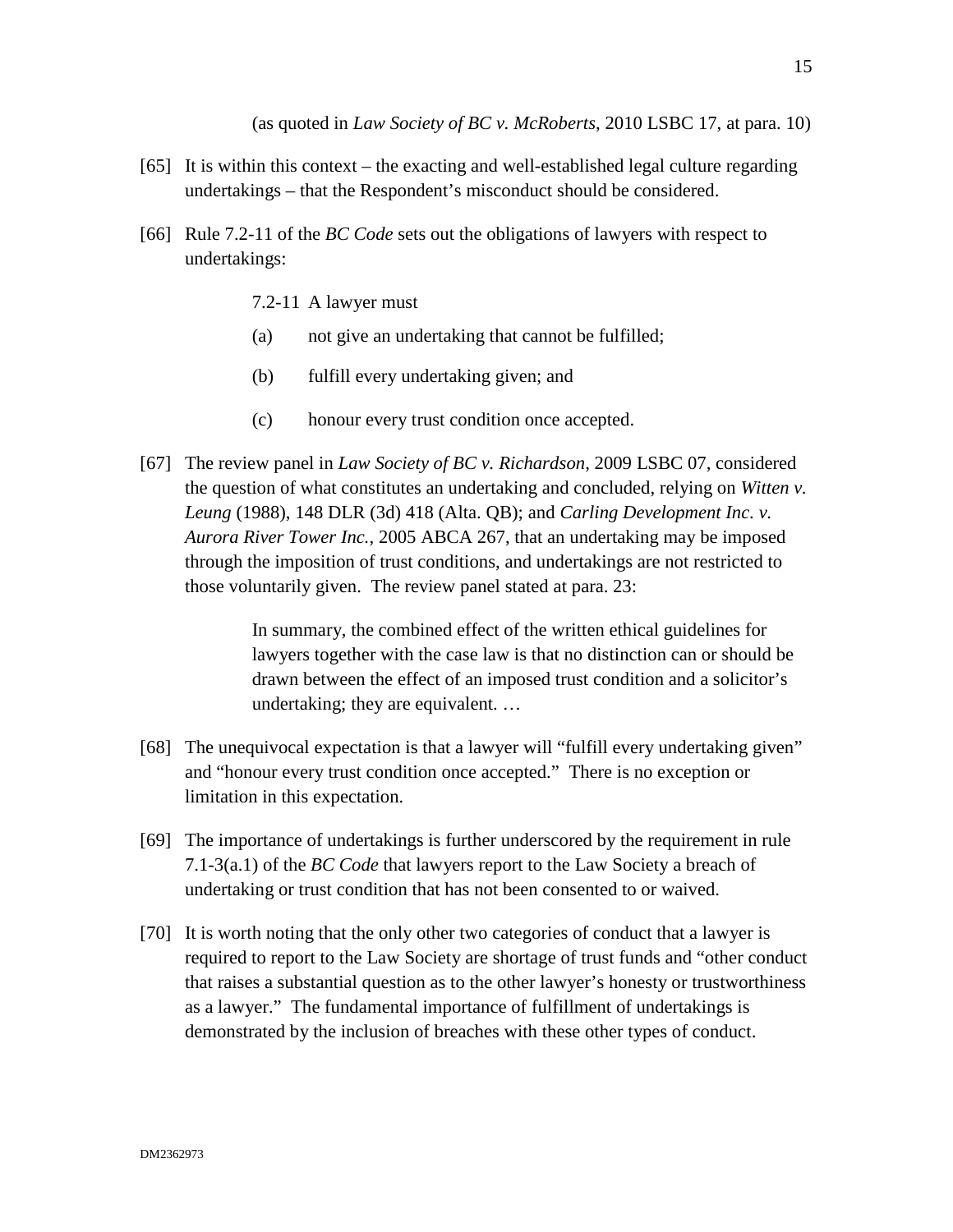### **Allegation 1(d) and 1(f) - Misrepresentations to other lawyers**

- [71] There is clear evidence that the Respondent made misrepresentations to other lawyers surrounding her receipt and handling of the \$98,000 she had received from Client DM including statements that:
	- (a) **April 30, 2014 to Lawyer L**: she had received the trust funds as a "*retainer*", which she deposited on the civil file, so she "wasn't immediately aware of it"; when she knew that the funds were estate funds subject to a non-disposition order, she had personally deposited the funds into her own trust account, and her client had provided her with separate retainer funds, which had been deposited into the WWMK trust account to cover her legal bills;
	- (b) **April 30, 2014 to Lawyer L**: the \$49,000 retainer "was used to pay an account and I will need to address that with our accountant," when she knew that her client's legal bills were being paid through the WWMK trust account;
	- (c) **April 30, 2014 to Lawyer L**: she would transfer the balance of the funds "into the same interest-bearing account as the first cheque on the family file,", when she knew that the first \$49,000 had not been transferred into a separate interest-bearing trust account;
	- (d) **April 30, 2014 to Lawyer L**: the funds would "not be drawn on," when she drew on the funds deposited to her CIBC trust account the next day and continued to do so until those funds were depleted;
	- (e) **July 4, 2014 to Lawyer M**: Client DM had a "significant outstanding account with our office," when she knew that Client DM had no outstanding accounts;
	- (f) **July 4, 2014 to Lawyer M**: she was "holding trust funds for [Client DM] in a separate interest bearing account but [was] not able to release same to cover her account,*"* when she knew that she was not holding trust funds for Client DM in a separate interest-bearing account, when she continued to draw on the funds and when she had no outstanding account; and
	- (g) **July 14, 2014 to Lawyer M**: "We confirm that we will continue to hold [Client DM]'s funds in our trust account in the amount of \$98,000,"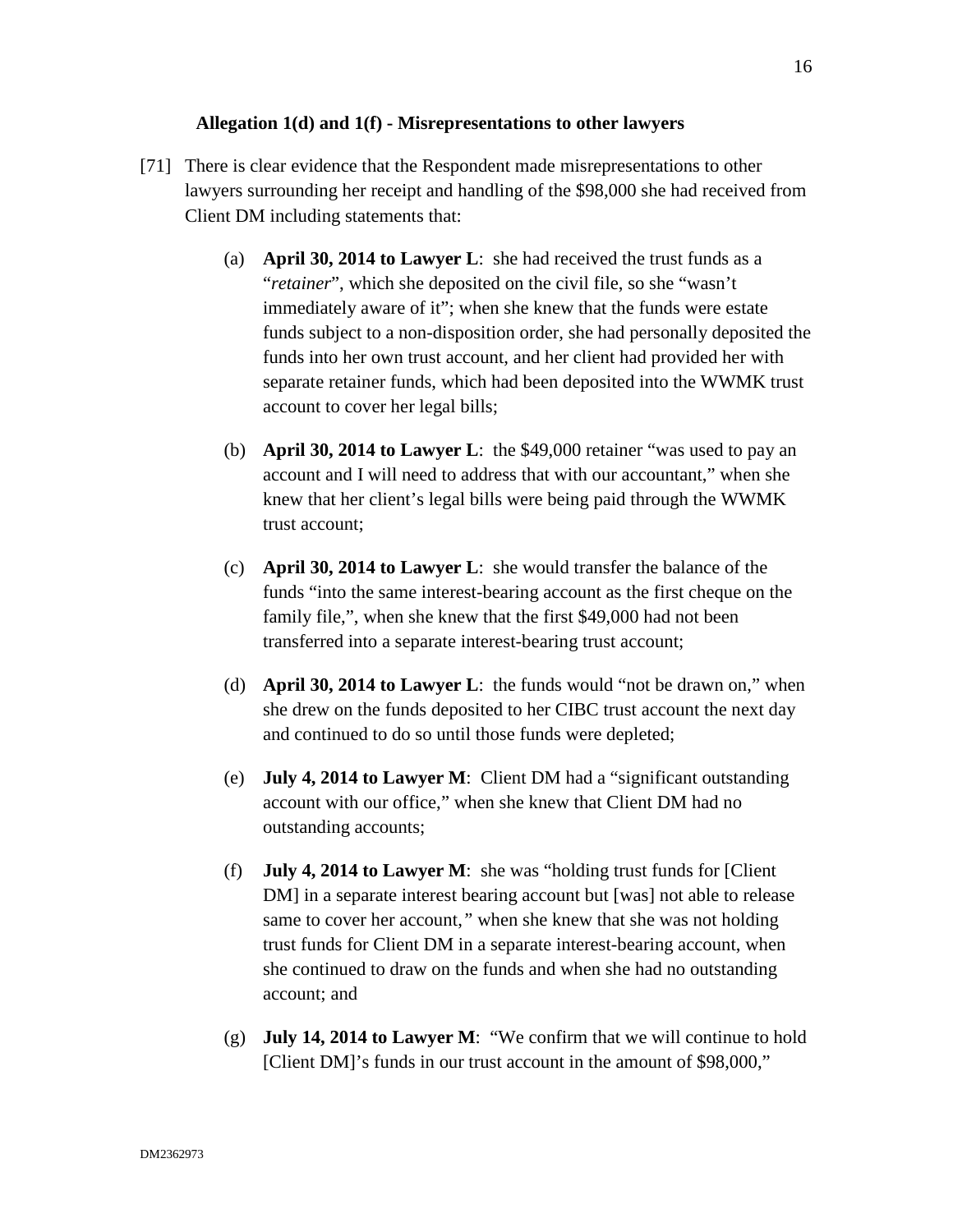when she knew that she was not holding trust funds for Client DM in a separate interest-bearing account and that she did not hold \$98,000.

- [72] In *Law Society of BC v. Karlsson*, 2009 LSBC 03, the panel commented that the practice of law was based on honesty and that the profession could not function at all if judges, other lawyers, and members of the public could not rely on the honesty of lawyers (at para. 7). Anything that undermines the trust that society places on lawyers is a serious blow to the entire profession.
- [73] In *Law Society of BC v. Nejat,* 2014 LSBC 51, the lawyer admitted he failed to disclose that he no longer held any funds in trust for his clients and admitted professional misconduct for failing to correct the misapprehension he had created with the court and opposing counsel. The panel commented at para. 37:

As officers of the court, lawyers have an overriding duty to ensure that they provide accurate information to the court, opposing counsel and selfrepresented litigants. When lawyers fail in this duty, the integrity of the profession and the administration of justice are compromised. It is no excuse that a lack of candour may inure to a client's benefit. A legal system in which the courts and other actors cannot trust a lawyer to be accurate in his or her representations cannot hope to achieve justice or maintain the respect of the public.

[74] *Nejat* was referred to with approval in *Law Society of BC v. Albas*, 2016 LSBC 18. The panel found the lawyer to have committed professional misconduct for misleading opposing counsel and commented at paras. 111 and 116:

> The Respondent's … failure to advise the court and opposing counsel of the results of the company search and the non-receipt of the deposit are all breaches of his duty of candour and good faith to the court and opposing counsel and constitute professional misconduct. The information withheld had the potential for either the court to reach a different decision or for other counsel to change their positions. The Respondent deliberately left the court and other counsel with only part of the complete picture.

…

Counsel should be able to rely on assertions of other counsel without the need for suspicious reassessments. The duty of candour advances a common professional interest in fair and even dealings. Such conduct of the Respondent constitutes professional misconduct … . It reveals a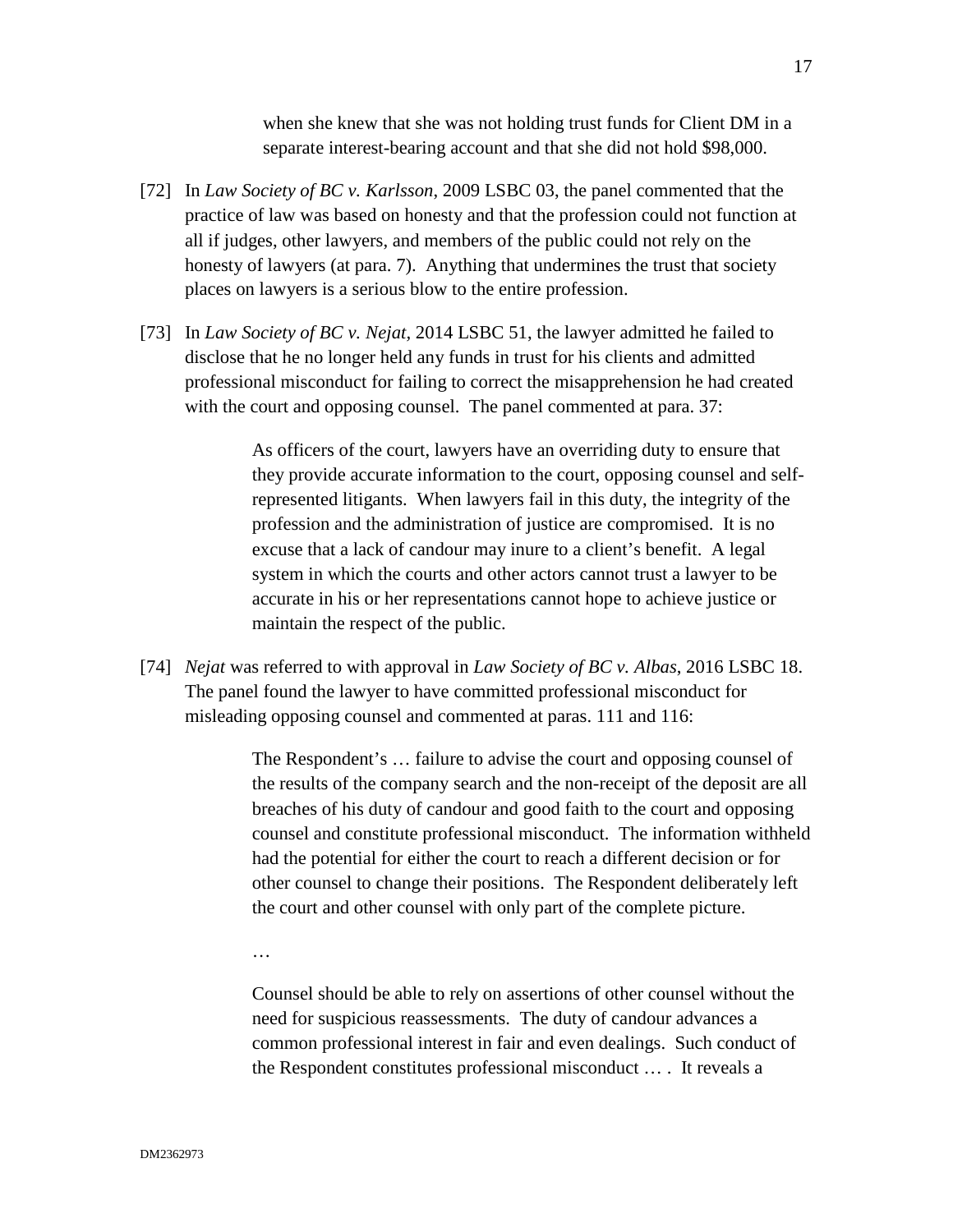deliberate failure to candidly inform the other counsel involved of matters of fact that could affect their decisions, deliberations and conduct.

[75] Misleading other counsel, whether directly or by omitting to correct what she knows to be a misapprehension, constitutes professional misconduct. The Respondent has made numerous untruthful statements to opposing counsel that she must have known were incorrect and would result in a misapprehension.

## **Allegation 1(g) – Misleading the Law Society**

- [76] Finally, there is clear evidence that the Respondent made representations to the Law Society in an attempt to mislead or improperly obstruct or delay the investigation into the Client DM matter.
- [77] The Respondent provided the Law Society forensic auditors with a copy of her client file relating to Client DM containing copies of fabricated bills dated April 16 to July 7, 2014 totalling \$49,000, purportedly delivered to Client DM.
- [78] The client file did not contain copies of invoices rendered to Client DM through WWMK nor copies of her correspondence with opposing counsel about the second cheque for \$49,000.
- [79] In a letter to the Law Society dated December 1, 2015, the Respondent made the following misrepresentations to a lawyer in the Investigations, Monitoring and Enforcement Group, about her receipt and handling of the two trust cheques for \$49,000 received from Client DM:
	- (a) she was "not present" when the cheques were delivered and "did not know that [Client DM] gave two cheques for some time", when she had personally been handed the two cheques from Client DM;
	- (b) the "purpose of the payments was as a retainer" but she "does not believe she asked for a specific amount of retainer," when she knew the funds were estate funds;
	- (c) the "funds were not subject to any orders or trust conditions restricting Mrs. McKinley's or [Client DM]'s ability to deal with them," when she knew that the estate funds were held subject to the court order and her undertakings to opposing counsel; and
	- (d) she was not aware until "the end of June" that the funds had been deposited to the two different trust accounts and had been used to pay accounts, when she knew that Client DM had provided true retainers and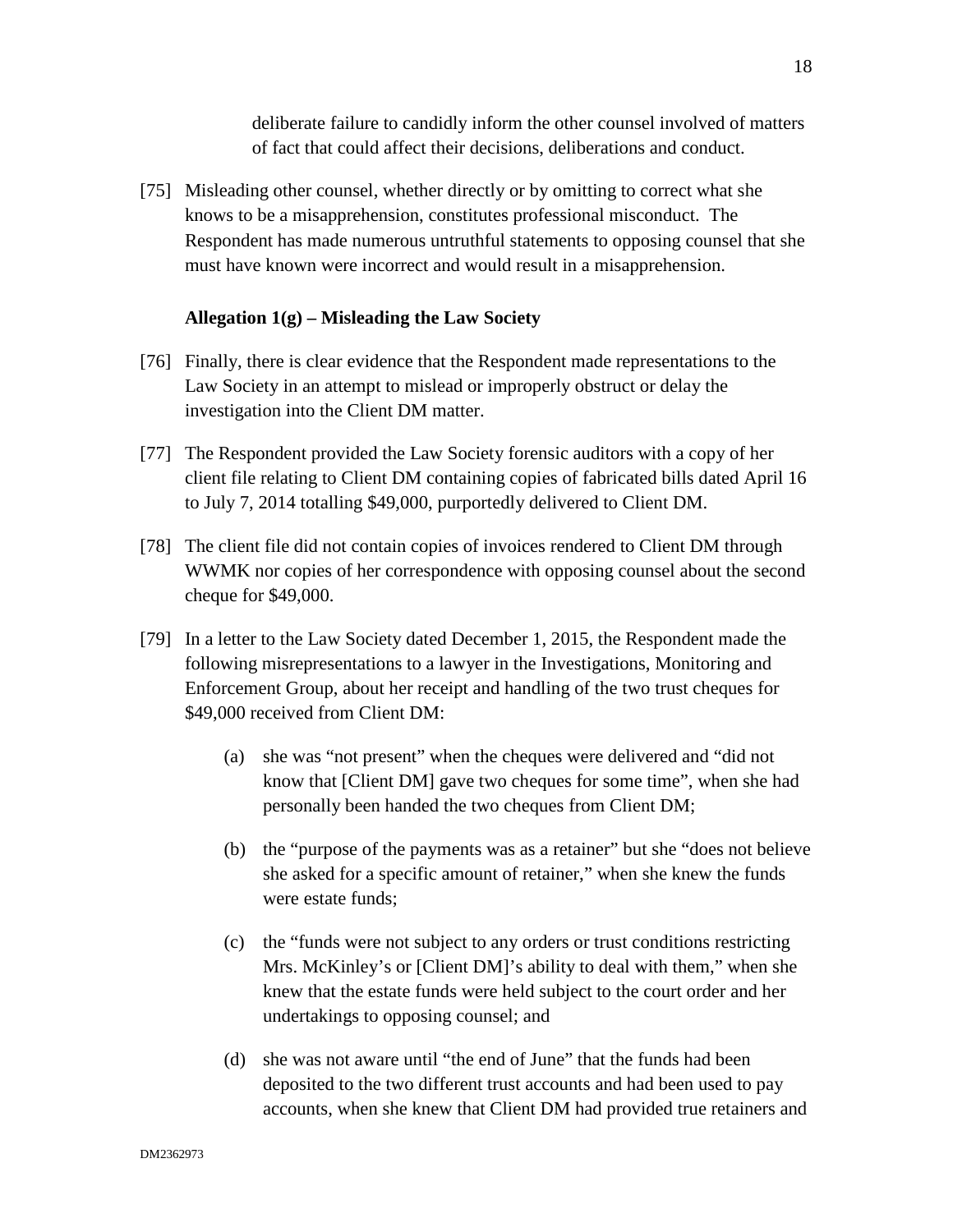had been properly billed through WWMK and she had communicated in April with opposing counsel about the funds.

[80] The Respondent also redacted the client trust ledger relating to Client DM removing the words "DO NOT USE FOR BILLS" from the line item description of the April 16, 2014 deposit of \$49,000 to the WWMK trust account before providing it to the Law Society staff lawyer investigating the misconduct.

# **ALLEGATION 1 – ADVERSE DETERMINATON**

[81] The Law Society seeks findings that the Respondent intentionally misappropriated client funds, facilitated the breach of a court order, breached undertakings, made misrepresentations to other lawyers, and attempted to mislead the Law Society, and an adverse determination of professional misconduct with respect to allegation 1 of the Citation. Based on the evidence before us, this Panel makes the findings sought and a corresponding adverse determination.

# **ALLEGATION 2 – SUMMARY OF FACTS AND EVIDENCE**

- [82] Allegation 2 of the Citation relates to the Respondent's conduct between January 2012 and July 2014 in misappropriating a total of \$334,593.77 by making 528 withdrawals from her trust account when her accounts were not current and/or she had not rendered a bill for the services.
- [83] The facts underlying the misconduct are set out in paragraphs 20 to 40 and 136 to 140 of the Notice to Admit.
- [84] In essence, the Respondent used her trust account as her own personal account and withdrew funds as needed to cover her operating and personal expenses. The amounts withdrawn were round dollar amounts that were withdrawn from the pooled trust account without regard to the client to whom they belonged and without regard to whether she had rendered sufficient or any legal services to those clients.
- [85] The Respondent later fabricated invoices and electronic fund transfer forms to hide her misconduct.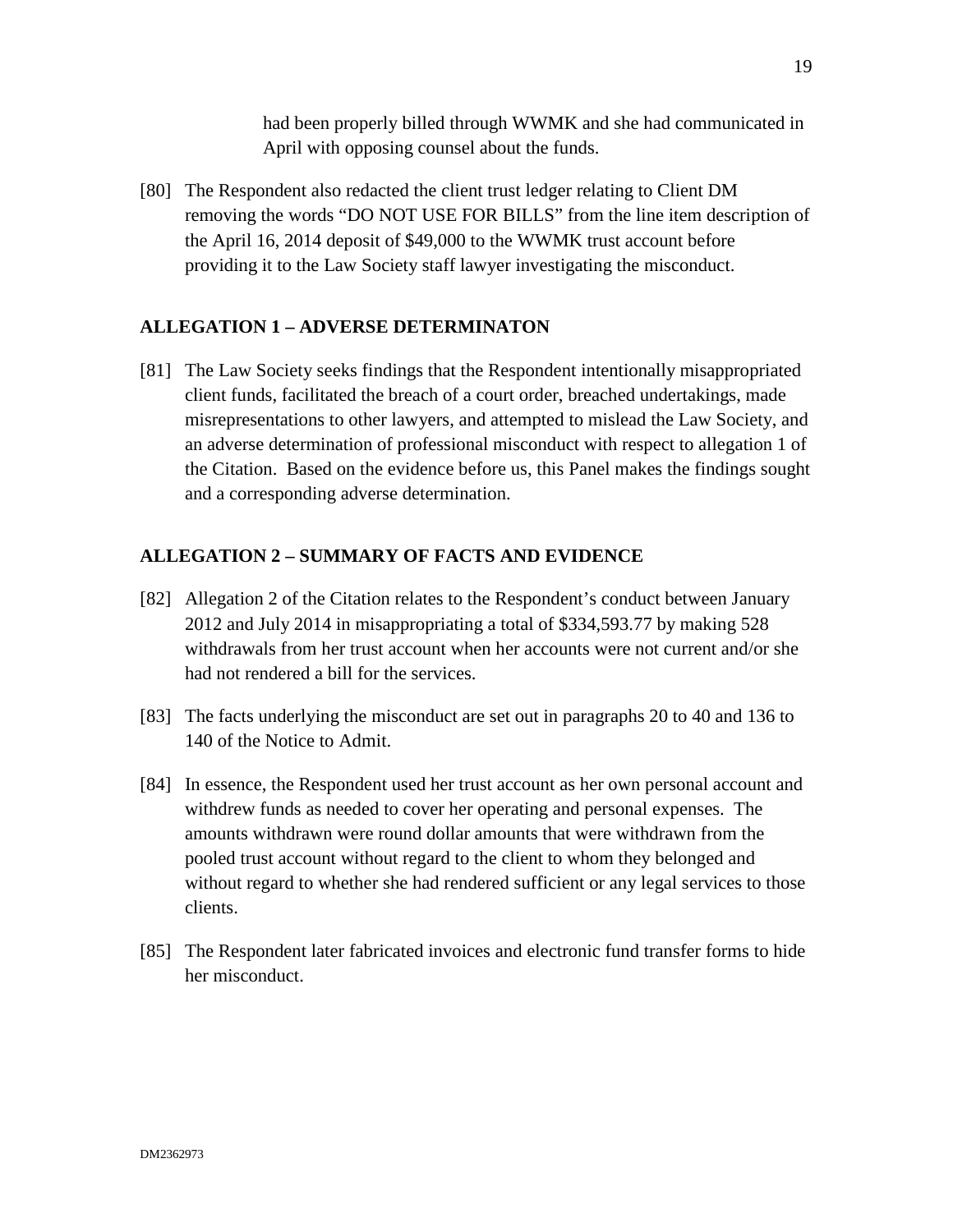### **ALLEGATION 2 – ADVERSE DETERMINATION**

- [86] The Hearing Panel finds that the Respondent misappropriated client funds and makes an adverse determination of professional misconduct with respect to allegation 2 of the Citation.
- [87] There is evidence that the Respondent was aware of her obligation not to withdraw trust funds prior to billing her clients and evidence of her deliberately fabricating invoices and other accounting documents to cover up her misconduct. In other words, there is evidence that the Respondent knew that she had made unauthorized use of the trust funds.
- [88] In any event, as found by the review board in *Law Society of BC v. Sahota*, 2018 LSBC 20 at para. 3, a finding of misappropriation may be made where the sheer volume of delicts establishes the necessary element of fault.
- [89] The total of 528 improper withdrawals totalling \$334,593.77 performed over a prolonged period of time is behaviour that, on its own, would establish fault and, combined with the Respondent's knowledge, is sufficient evidence to prove misappropriation.

# **ALLEGATION 3 – SUMMARY OF FACTS AND EVIDENCE**

- [90] Allegation 3 of the Citation relates to the Respondent's conduct in attempting to mislead the Law Society by creating or causing to be created 528 back-dated bills, 447 back-dated cover letters and 480 back-dated Electronic Transfer Forms and falsely representing to the Law Society that she did not operate her own trust account or have a separate accounting system and that she always billed prior to making withdrawals from trust.
- [91] The facts underlying the misconduct are set out in paragraphs 12 through 51 of the Notice to Admit and can be summarized as follows:
	- (a) On numerous occasions between September 2012 and July 2014, the Respondent withdrew trust funds without issuing statements of accounts and while her trust accounting records were not current;
	- (b) The Respondent received a Notice of Compliance Audit on or around April 28, 2014 notifying her that the Law Society would conduct a compliance audit of her practice starting on June 25, 2014. It was subsequently rescheduled to commence on August 27, 2014;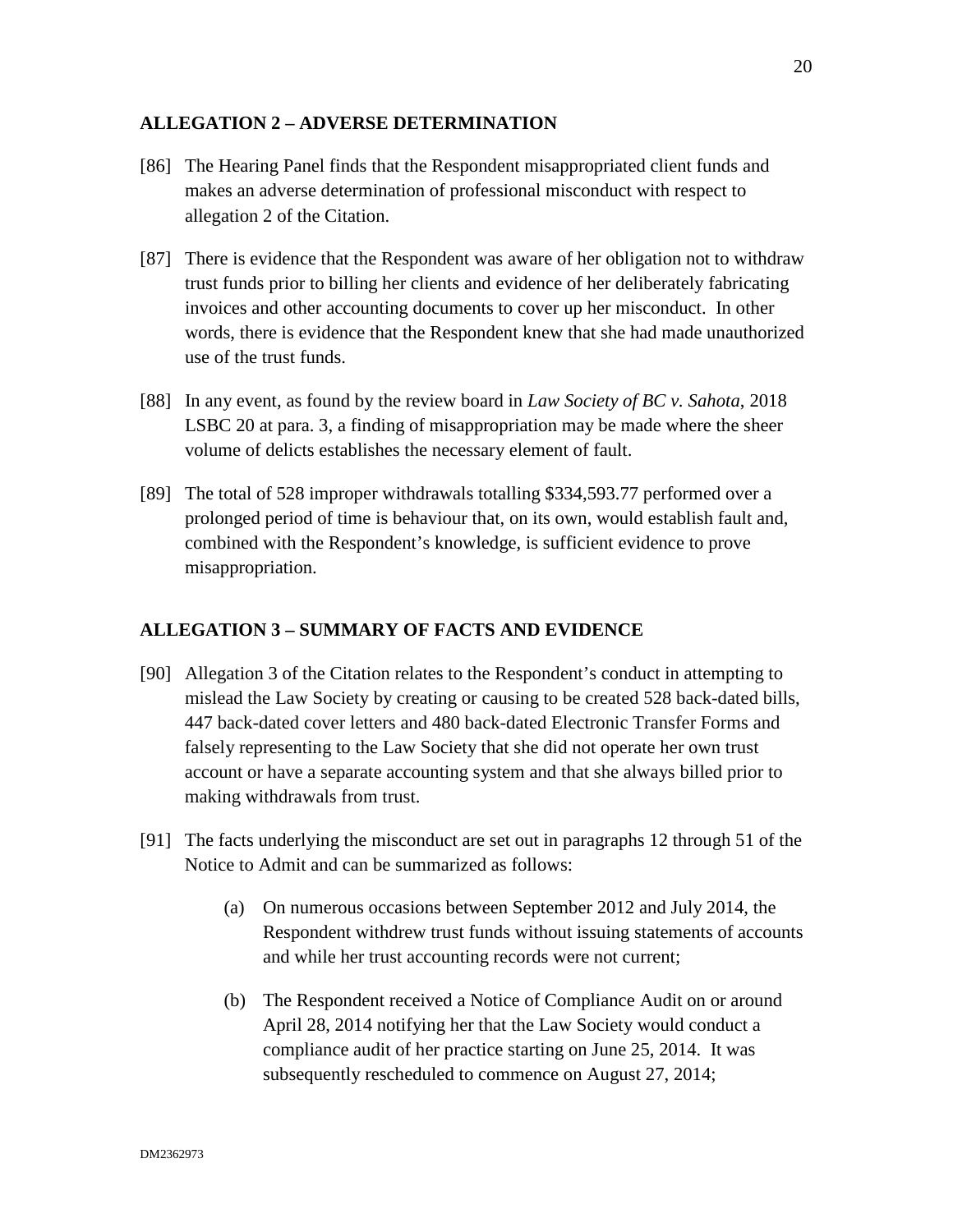- (d) When told by her assistant that she could not complete the trust accounting by the audit date, the Respondent attempted to delay the audit by falsely stating to the auditor that she operated her "trust accounts through WWMK" and did not "have a separate accounting system or reconciliations, etc." She also falsely stated that she did not "have a trust account in operation and McKinley Law Corporation doesn't have a general account either.";
- (e) Between August 12 and August 27, 2014 the Respondent and her assistant created 159 client ledgers for 81 different clients. Also, between August and September of 2014, they created back-dated invoices, cover letters and Electronic Fund Transfer forms to correspond with the dates of withdrawals made from the CIBC Trust Account:
- (f) The Respondent provided the back-dated documents to the Law Society's compliance auditor in September 2014 and did not inform her that the documents had been created in August or September 2014;
- (g) In March 2015, the Respondent sent a letter in response to a compliance audit results letter in which she stated that she understood that trust funds must not be transferred until the client has been billed for services, and falsely represented that "this has not happened in my practice." At the time of making the representation the Respondent knew it was false. In her email to her assistant in August 2014 instructing her to "redo" the invoices, the Respondent had stated "There will be LOTS of them as you know I often transfer prior to billings."

# **ALLEGATION 3 – ADVERSE DETERMINATION**

[92] The Hearing Panel finds that the Respondent attempted to mislead the Law Society, and/or improperly obstructed the audit. It therefore makes an adverse determination of professional misconduct with respect to allegation 3 of the Citation.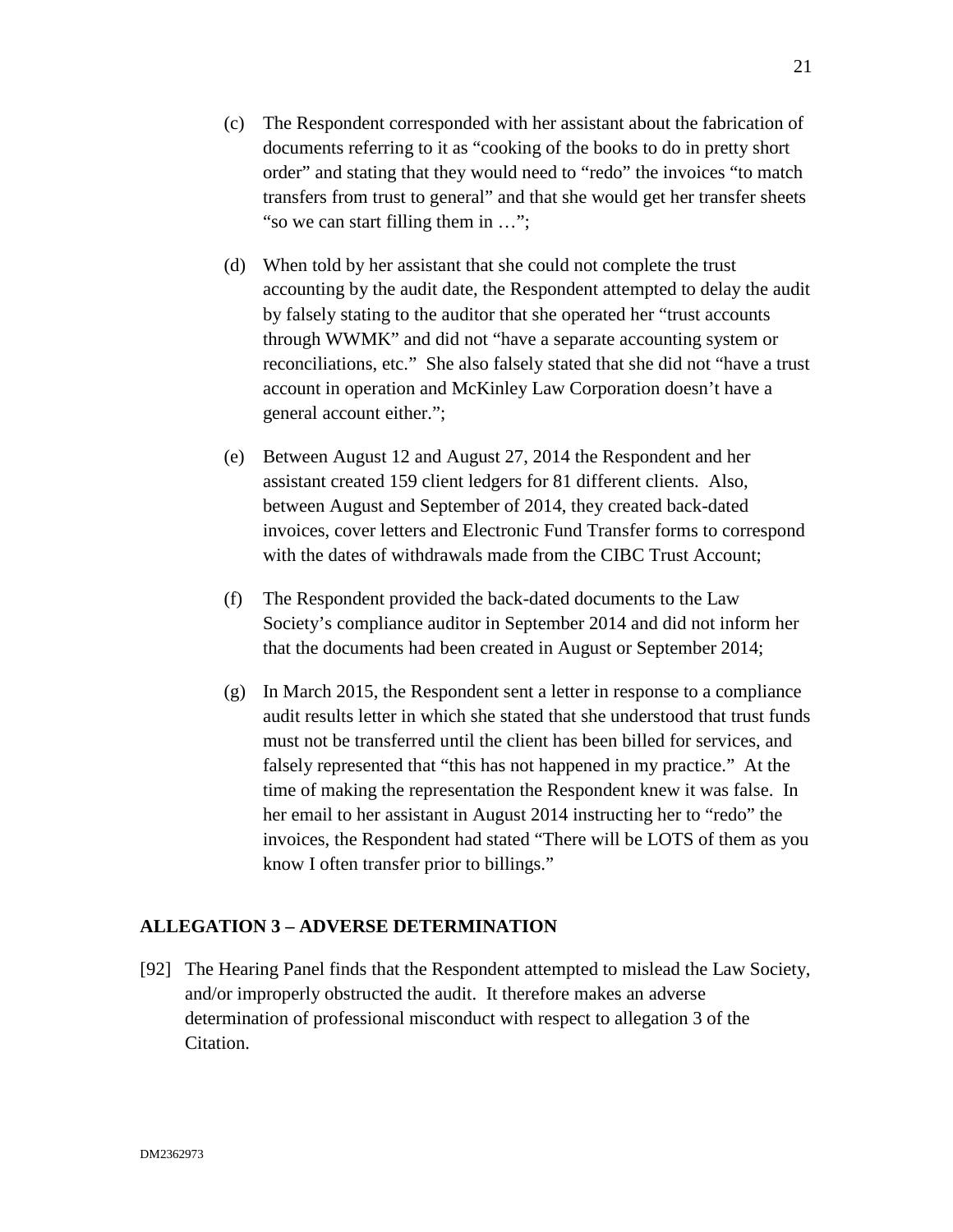- [93] Honesty and integrity in the legal profession, as discussed in *Karlsson*, is of particular importance when dealing with the Law Society, which is mandated to uphold and protect the public interest in the administration of justice by, among other things, regulating the legal profession.
- [94] One of the functions undertaken by the Law Society as regulator is the compliance audit of the books, records and accounts of a lawyer for the purpose of determining whether the lawyer meets standards of financial responsibility in accordance with Part 3 Division 7 of the Rules. The compliance audit is one of the core functions undertaken by the Law Society in fulfillment of its regulatory function.
- [95] Any attempt to deliberately undermine the Law Society's ability to regulate the profession should be strongly discouraged, and a clear message should be sent to the legal profession that there will be no tolerance of lawyers attempting to undermine the Law Society's investigation of complaints.
- [96] The leading cases on misleading the Law Society during the course of a compliance audit are the decisions of *Law Society of BC v. Faminoff*, 2014 LSBC 22 and *Law Society of BC v. Nguyen*, 2016 LSBC 21. In both of these decisions, the lawyers fabricated accounting records and provided the false documents to the Law Society during the course of the audit.
- [97] In *Law Society of BC v. Tak,* 2014 LSBC 27, the panel found that the lawyer made a "*deliberate misstatement to the Law Society [that] was an attempt to cause the Law Society investigator to have a wrong idea or impression*" about the deposit of retainer funds (para. 172). In all three of *Faminoff, Nguyen* and *Tak*, the panel found professional misconduct where the lawyer attempted to undermine the Law Society's investigation by providing false information and/or failing to provide correct information during a compliance audit.

# **ALLEGATION 4 – SUMMARY OF FACTS AND EVIDENCE**

- [98] Allegation 4 of the Citation relates to the Respondent's conduct between January 2012 and July 2015 in failing to comply with various Part 3 Division 7 trust accounting rules.
- [99] The facts underlying the misconduct are set out in paragraphs 141 to 149 of the Notice to Admit and can be summarized as follows:
	- (a) The Respondent improperly withdrew funds from trust on 459 occasions by way of touch-tone transfers totaling \$288,986.86 and on 70 occasions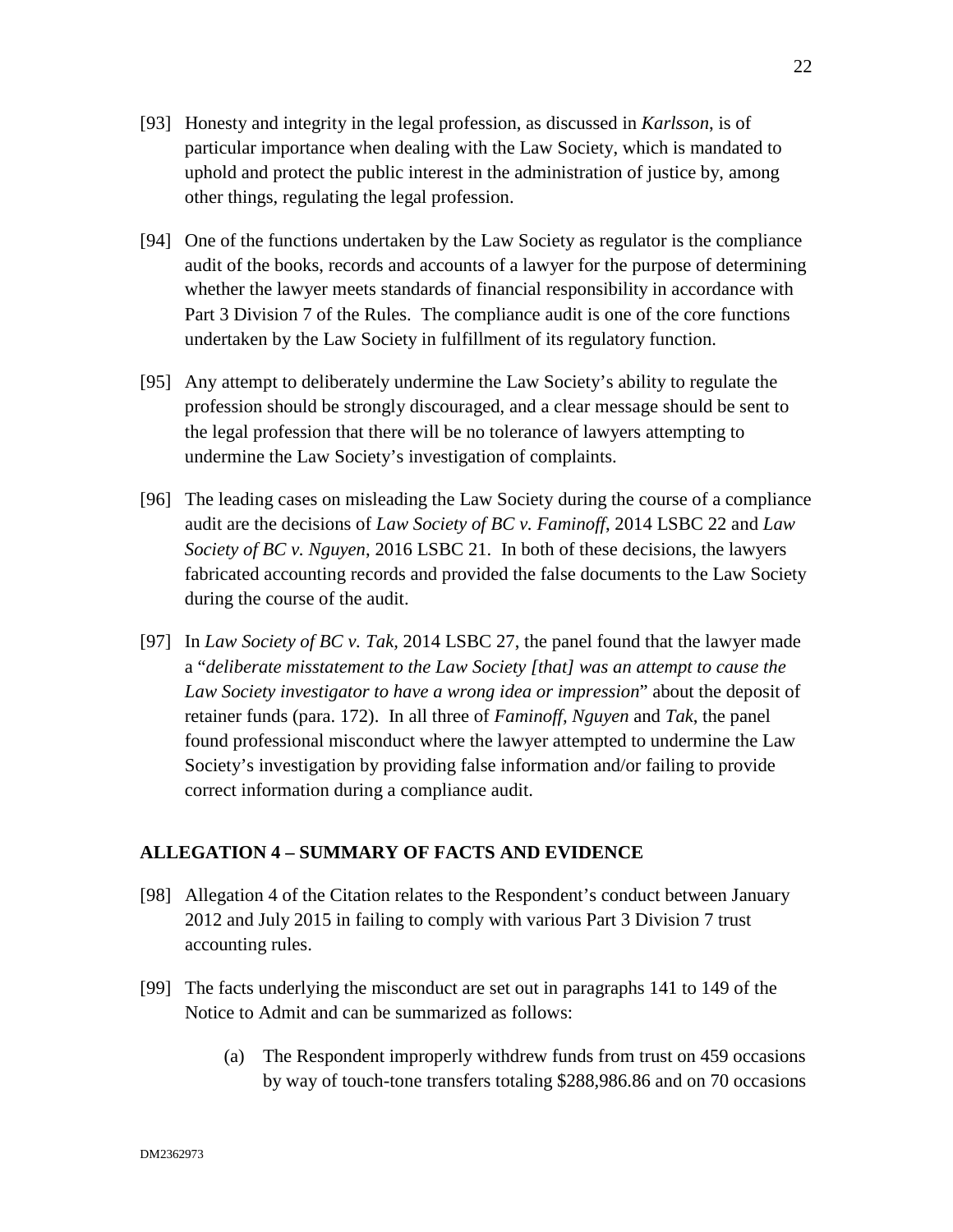by way of internet transfers, totaling \$99,444.51, contrary to Rules 3- 56(1.3), (3) and (3.1) [now Rules 3-64(4), (6) and (7)];

- (b) The Respondent failed to properly maintain client trust ledgers for the period January 1, 2013 to July 31, 2014, including keeping two sets of client ledgers;
- (c) The Respondent failed to record any withdrawals from trust from February 2, 2013 onwards until August or September 2014, contrary to Rule 3-63;
- (d) The Respondent failed to perform monthly trust reconciliations for the period January 31, 2012 to July 31, 2014 until September 2014. In other words, the Respondent was late in preparing 31 trust reconciliations for up to 920 days, contrary to Rule 3-65 [now Rule 3-73];
- (e) The Respondent failed to disclose the existence of her CIBC trust account on her 2013 and 2014 trust reports, contrary to Rule 3-72 [now Rule 3-79].

#### **ALLEGATION 4 – ADVERSE DETERMINATION**

- [100] The Hearing Panel finds that the Respondent failed to comply with her accounting obligations, and therefore makes an adverse determination of professional misconduct with respect to allegation 4 of the Citation.
- [101] As in the *Lyons* case, in more egregious cases, breaches of Part 3 Division 7 trust accounting rules may also amount to professional conduct. The Panel noted that, when considering whether a breach of the *Act* or Rules amounts to professional misconduct, a number of factors are considered including: gravity of the conduct, duration, number of breaches, whether or not there was *mala fides*, and whether the conduct caused harm.
- [102] The Panel in *Lyons* also noted that, although Trust Assurance staff may provide some information and guidance to the lawyer, "ultimately, it is the [lawyer's] responsibility to inform himself regarding the Rules" (para. 43).
- [103] In *Tak,* the panel reviewed the factors in *Lyons* and found that the lawyer failed to comply with numerous accounting rules over an 18-month period. The panel concluded that the lawyer's breaches were serious and resulted in numerous misappropriations and found the lawyer to have committed professional misconduct.